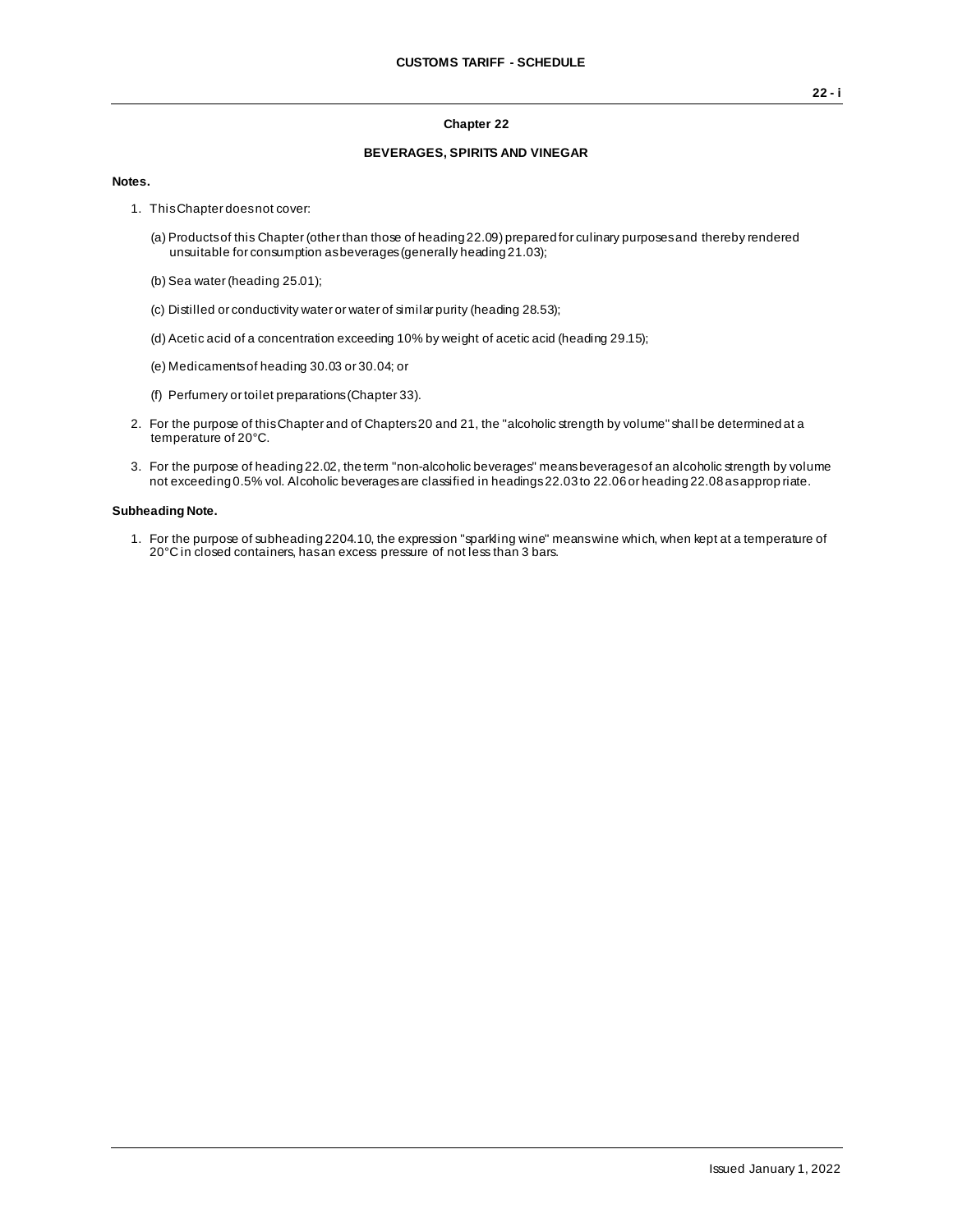| <b>Tariff</b><br>Item | SS | <b>Description of Goods</b>                                                                                                                                                                                                  | Unit of<br>Meas.         | <b>MFN</b><br>Tariff | <b>Applicable</b><br><b>Preferential Tariffs</b>                                                                                                            |
|-----------------------|----|------------------------------------------------------------------------------------------------------------------------------------------------------------------------------------------------------------------------------|--------------------------|----------------------|-------------------------------------------------------------------------------------------------------------------------------------------------------------|
| 22.01                 |    | Waters, including natural or artificial mineral waters and aerated waters,<br>not containing added sugar or other sweetening matter nor flavoured;<br>ice and snow.                                                          |                          |                      |                                                                                                                                                             |
| 2201.10.00            |    | -Mineral waters and aerated waters                                                                                                                                                                                           |                          | Free                 | CCCT, LDCT, GPT, UST,<br>MXT, CIAT, CT, CRT, IT,<br>NT, SLT, PT, COLT, JT,<br>PAT, HNT, KRT, CEUT,<br>UAT, CPTPT, UKT: Free                                 |
|                       |    |                                                                                                                                                                                                                              | LTR.<br><b>LTR</b>       |                      |                                                                                                                                                             |
| 2201.90.00 00 -Other  |    |                                                                                                                                                                                                                              | LTR                      | 6.5%                 | CCCT, LDCT, UST,<br>MXT, CT, CRT, IT, NT,<br>SLT, PT, COLT, JT, PAT,<br>HNT, KRT, CEUT, UAT,<br>CPTPT, UKT: Free<br>GPT: 3%                                 |
| 22.02                 |    | Waters, including mineral waters and aerated waters, containing added<br>sugar or other sweetening matter or flavoured, and other non-alcoholic<br>beverages, not including fruit, nut or vegetable juices of heading 20.09. |                          |                      |                                                                                                                                                             |
| 2202.10.00            |    | -Waters, including mineral waters and aerated waters, containing added<br>sugar or other sweetening matter or flavoured                                                                                                      |                          | 11%                  | CCCT, LDCT, UST,<br>MXT, CIAT, CT, CRT, IT,<br>NT, SLT, PT, COLT, JT,<br>PAT, HNT, KRT, CEUT,<br>UAT, CPTPT, UKT: Free<br>AUT: 8.5%<br>NZT: 8.5%<br>GPT: 5% |
|                       |    | -----Carbonated soft drinks:                                                                                                                                                                                                 | LTR                      |                      |                                                                                                                                                             |
|                       |    |                                                                                                                                                                                                                              | <b>LTR</b><br><b>LTR</b> |                      |                                                                                                                                                             |
|                       |    | -Other:                                                                                                                                                                                                                      |                          |                      |                                                                                                                                                             |
|                       |    | 2202.91.00 00 - -Non-alcoholic beer                                                                                                                                                                                          | LTR.                     | Free                 | CCCT, LDCT, GPT, UST,<br>MXT, CIAT, CT, CRT, IT,<br>NT, SLT, PT, COLT, JT,<br>PAT, HNT, KRT, CEUT,<br>UAT, CPTPT, UKT: Free                                 |
| 2202.99               |    | - -Other                                                                                                                                                                                                                     |                          |                      |                                                                                                                                                             |
|                       |    | 2202.99.10 00 - - - Non-alcoholic wine                                                                                                                                                                                       | <b>LTR</b>               | 3.3¢/litre           | CCCT, LDCT, UST,<br>MXT, CIAT, CT, CRT, IT,<br>NT, SLT, PT, COLT, JT,<br>PAT, HNT, KRT, CEUT,<br>UAT, CPTPT, UKT: Free                                      |

- - -Juices, not concentrated, fortified with vitamins or minerals: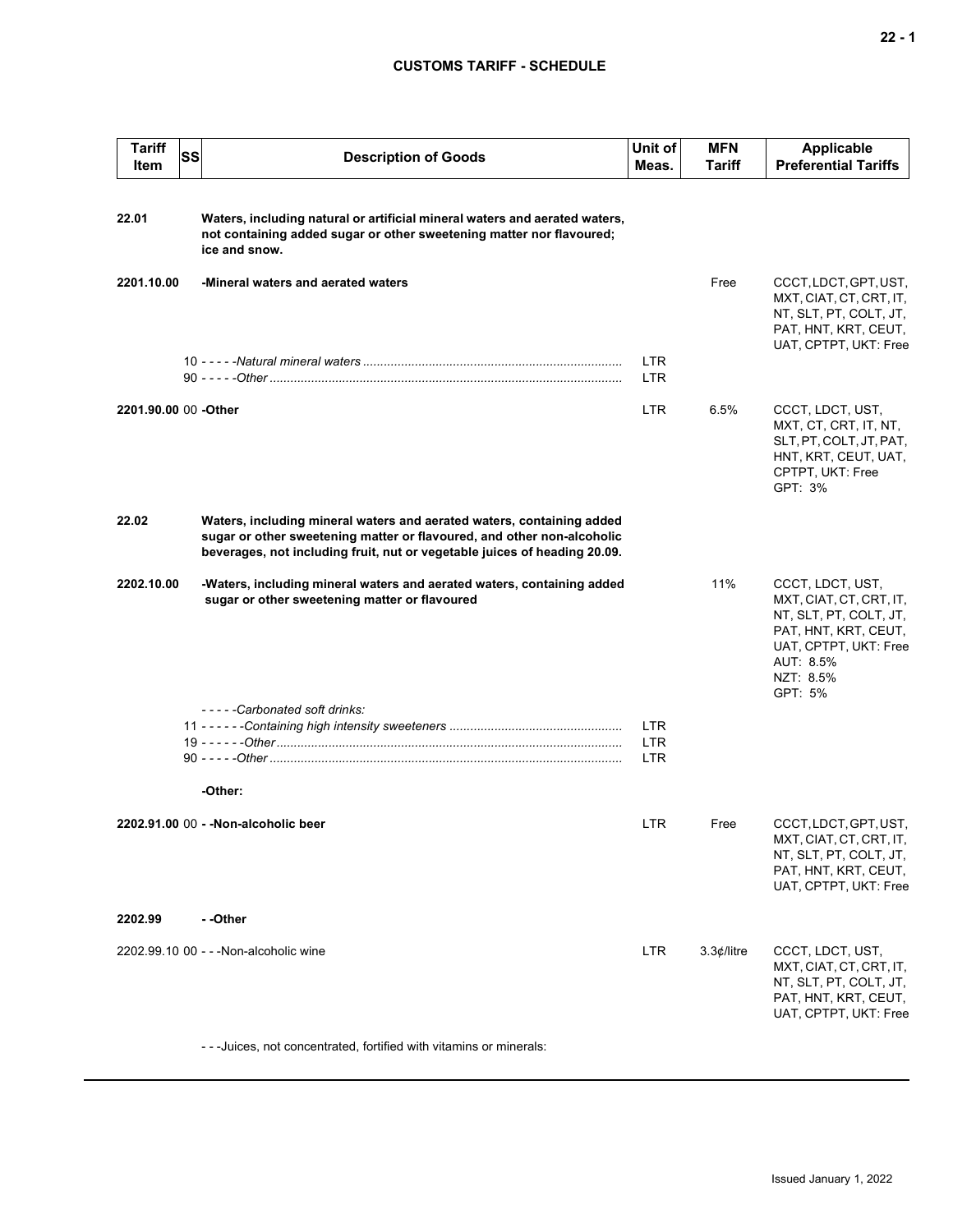| <b>Tariff</b><br>Item | <b>SS</b> | <b>Description of Goods</b>                                                                                                             | Unit of<br>Meas.         | <b>MFN</b><br><b>Tariff</b>             | Applicable<br><b>Preferential Tariffs</b>                                                                                          |
|-----------------------|-----------|-----------------------------------------------------------------------------------------------------------------------------------------|--------------------------|-----------------------------------------|------------------------------------------------------------------------------------------------------------------------------------|
| 2202.99.21            |           | - - - - Of any single fruit or vegetable                                                                                                |                          | 11%                                     | CCCT, LDCT, UST,<br>MXT, CIAT, CT, CRT, IT,<br>NT, SLT, PT, COLT, JT,<br>PAT, HNT, KRT, CEUT,<br>UAT, CPTPT, UKT: Free<br>GPT: 7%  |
|                       |           |                                                                                                                                         | <b>LTR</b><br><b>LTR</b> |                                         |                                                                                                                                    |
|                       |           | 2202.99.22 00 - - - - Of mixtures of fruits or vegetables                                                                               | <b>LTR</b>               | 11%                                     | CCCT, LDCT, UST,<br>MXT, CIAT, CT, CRT, IT,<br>NT, SLT, PT, COLT, JT,<br>PAT, HNT, KRT, CEUT,<br>UAT, CPTPT, UKT: Free<br>GPT: 7%  |
|                       |           | ---Beverages containing milk:                                                                                                           |                          |                                         |                                                                                                                                    |
|                       |           | 2202.99.31 00 - - - - Chocolate milk                                                                                                    | <b>LTR</b>               | 11%                                     | CCCT, LDCT, UST,<br>MXT, CIAT, CT, CRT, IT,<br>NT, SLT, PT, COLT, JT,<br>PAT, HNT, KRT, CEUT,<br>UAT, CPTPT, UKT: Free<br>GPT: 11% |
|                       |           | 2202.99.32 00 - - - - Other, containing 50% or more by weight of dairy content, not put up for<br>retail sale, within access commitment | <b>LTR</b>               | 7.5%                                    | CCCT, LDCT, UST,<br>MXT, CIAT, CT, CRT, IT,<br>NT, SLT, PT, COLT, JT,<br>PAT, HNT, CEUT, UAT,<br>CPTPT, UKT: Free<br>GPT: 7.5%     |
|                       |           | 2202.99.33 00 - - - - Other, containing 50% or more by weight of dairy content, not put up for<br>retail sale, over access commitment   | <b>HLT</b>               | 256% but not<br>less than<br>\$36.67/hl |                                                                                                                                    |
| 2202.99.39            |           | $--$ Other                                                                                                                              |                          | 11%                                     | CCCT, LDCT, UST,<br>MXT, CIAT, CT, CRT, IT,<br>NT, SLT, PT, COLT, JT,<br>PAT, HNT, KRT, CEUT,<br>UAT, CPTPT, UKT: Free<br>GPT: 7%  |
|                       |           |                                                                                                                                         | LTR<br><b>LTR</b>        |                                         |                                                                                                                                    |
| 2202.99.90            |           | ---Other                                                                                                                                |                          | 11%                                     | CCCT, LDCT, UST,<br>MXT, CIAT, CT, CRT, IT,<br>NT, SLT, PT, COLT, JT,<br>PAT, HNT, KRT, CEUT,<br>UAT, CPTPT, UKT: Free<br>GPT: 7%  |
|                       |           |                                                                                                                                         | <b>LTR</b><br>LTR        |                                         |                                                                                                                                    |

 $\mathbf{I}$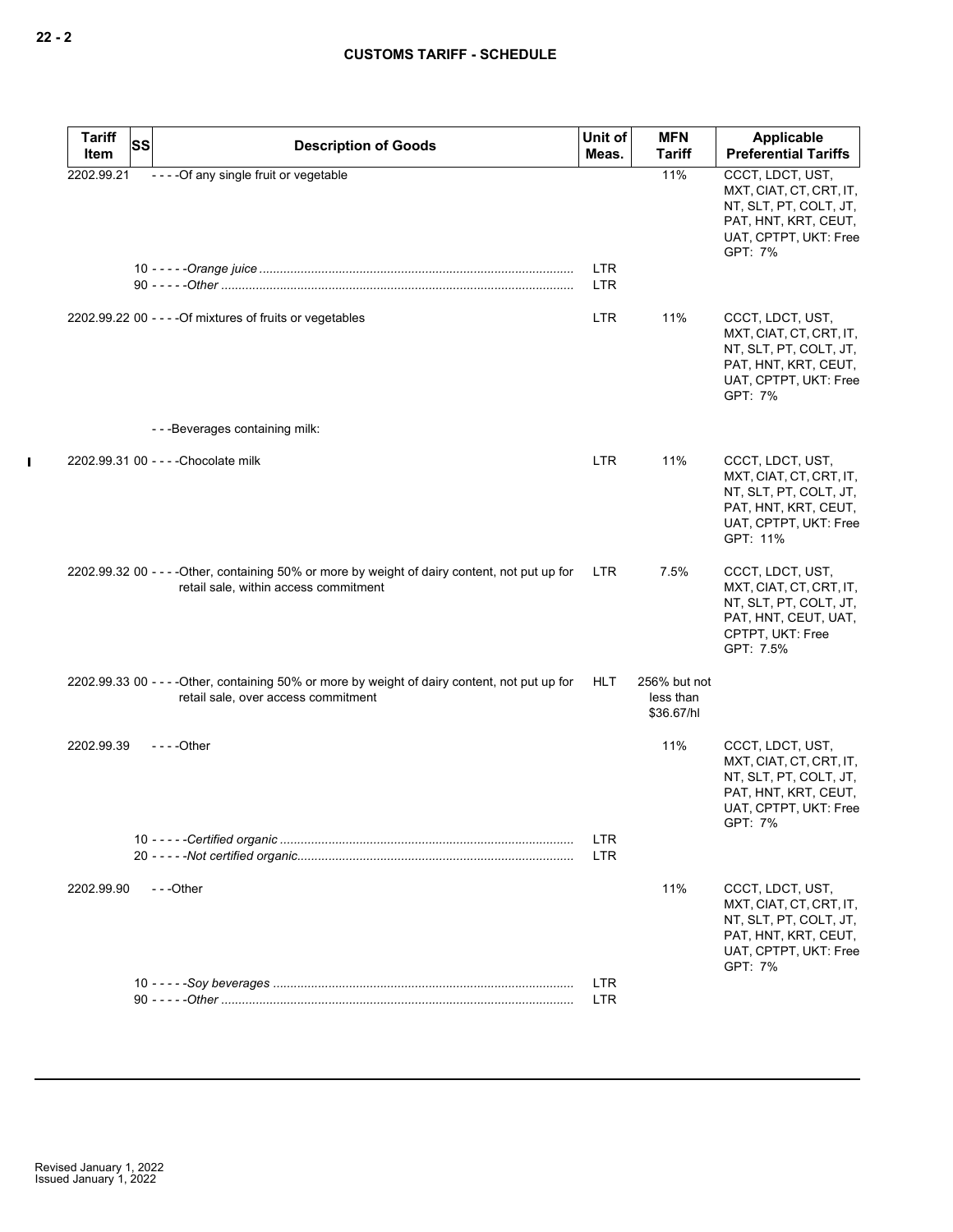| <b>Tariff</b><br>Item     | SS<br><b>Description of Goods</b>                                                                                                                    | Unit of<br>Meas. | <b>MFN</b><br>Tariff  | Applicable<br><b>Preferential Tariffs</b>                                                                                   |
|---------------------------|------------------------------------------------------------------------------------------------------------------------------------------------------|------------------|-----------------------|-----------------------------------------------------------------------------------------------------------------------------|
| 2203.00.00                | Beer made from malt.                                                                                                                                 |                  | Free                  | CCCT, LDCT, GPT, UST,<br>MXT, CIAT, CT, CRT, IT,<br>NT, SLT, PT, COLT, JT,<br>PAT, HNT, KRT, CEUT,<br>UAT, CPTPT, UKT: Free |
|                           | 10 - - - - - Of an alcoholic strength by volume not exceeding 1.2% vol<br>20 - - - - - Of an alcoholic strength by volume exceeding 1.2% vol but not | <b>LTR</b>       |                       |                                                                                                                             |
|                           |                                                                                                                                                      | <b>LTR</b>       |                       |                                                                                                                             |
|                           | -----Of an alcoholic strength by volume exceeding 2.5% vol but not<br>exceeding 11.9% vol:                                                           |                  |                       |                                                                                                                             |
|                           |                                                                                                                                                      | <b>LTR</b>       |                       |                                                                                                                             |
|                           |                                                                                                                                                      | <b>LTR</b>       |                       |                                                                                                                             |
|                           |                                                                                                                                                      | <b>LTR</b>       |                       |                                                                                                                             |
|                           | 40 - - - - - Of an alcoholic strength by volume exceeding 11.9% vol                                                                                  | <b>LTR</b>       |                       |                                                                                                                             |
| 22.04                     | Wine of fresh grapes, including fortified wines; grape must other than<br>that of heading 20.09.                                                     |                  |                       |                                                                                                                             |
| 2204.10                   | -Sparkling wine                                                                                                                                      |                  |                       |                                                                                                                             |
|                           | 2204.10.10 00 - - - Of an alcoholic strength by volume not exceeding 22.9% vol                                                                       | <b>LTR</b>       | Free                  | CCCT, LDCT, UST,<br>MXT, CIAT, CT, CRT, IT,<br>PT, COLT, JT, PAT, HNT,<br>KRT, CEUT, UAT,<br>CPTPT, UKT: Free               |
| 2204.10.90 00 - - - Other |                                                                                                                                                      | <b>LTR</b>       | Free                  | CCCT, LDCT, UST,<br>MXT, CIAT, CT, CRT, IT,<br>PT, COLT, JT, PAT, HNT,<br>KRT, CEUT, UAT,<br>CPTPT, UKT: Free               |
|                           | -Other wine; grape must with fermentation prevented or arrested by the<br>addition of alcohol:                                                       |                  |                       |                                                                                                                             |
| 2204.21                   | - - In containers holding 2 litres or less                                                                                                           |                  |                       |                                                                                                                             |
| 2204.21.10                | ---Wine, of an alcoholic strength by volume not exceeding 13.7% vol                                                                                  |                  | 1.87 $\not\in$ /litre | CCCT, LDCT, UST,<br>MXT, CIAT, CT, CRT, IT,<br>PT, COLT, JT, PAT, HNT,<br>KRT, CEUT, UAT,<br>CPTPT, UKT: Free               |
|                           |                                                                                                                                                      | <b>LTR</b>       |                       |                                                                                                                             |
|                           | - - - - - Other:                                                                                                                                     |                  |                       |                                                                                                                             |
|                           |                                                                                                                                                      | <b>LTR</b>       |                       |                                                                                                                             |
|                           |                                                                                                                                                      | <b>LTR</b>       |                       |                                                                                                                             |
|                           |                                                                                                                                                      | <b>LTR</b>       |                       |                                                                                                                             |
|                           | - - - Wine, of an alcoholic strength by volume exceeding 13.7% vol but not<br>exceeding 21.9%:                                                       |                  |                       |                                                                                                                             |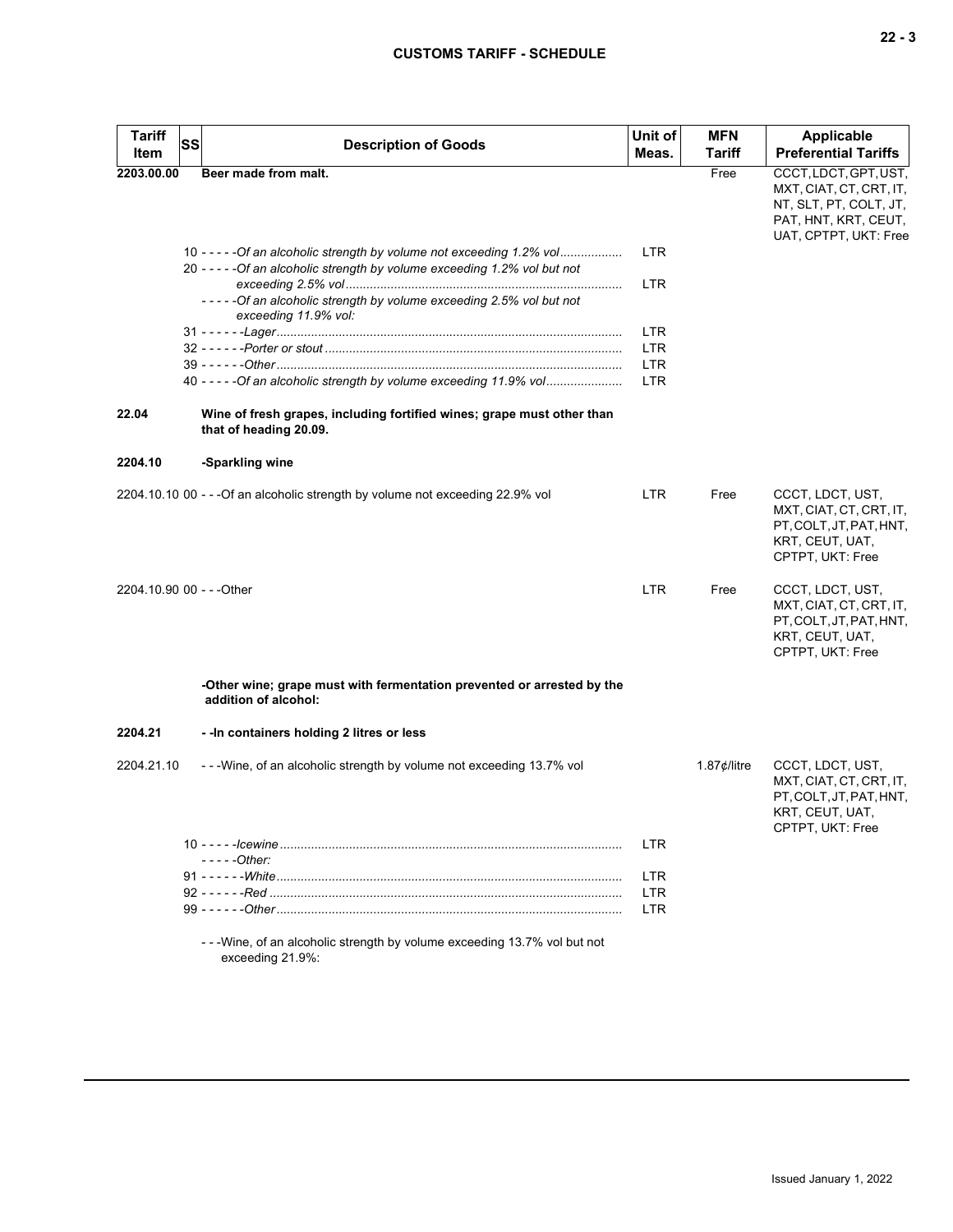| <b>Tariff</b><br>Item | SS | <b>Description of Goods</b>                                                                                 | Unit of<br>Meas. | <b>MFN</b><br><b>Tariff</b> | <b>Applicable</b><br><b>Preferential Tariffs</b>                                                                                                      |
|-----------------------|----|-------------------------------------------------------------------------------------------------------------|------------------|-----------------------------|-------------------------------------------------------------------------------------------------------------------------------------------------------|
|                       |    | 2204.21.21 00 - - - - Of an alcoholic strength by volume not exceeding 14.9% vol                            | <b>LTR</b>       | $4.68$ ¢/litre              | CCCT, LDCT, UST,<br>MXT, CIAT, CT, CRT, IT,<br>PT, COLT, JT, PAT, HNT,<br>KRT, CEUT, UAT,<br>CPTPT, UKT: Free<br>AUT: 2.75¢/litre<br>NZT: 2.75¢/litre |
|                       |    | 2204.21.22 00 - - - - Of an alcoholic strength by volume exceeding 14.9% vol but not<br>exceeding 15.9% vol | LTR              | Free                        | AUT, NZT, CCCT, LDCT,<br>UST, MXT, CIAT, CT,<br>CRT, IT, PT, COLT, JT,<br>PAT, HNT, KRT, CEUT,<br>UAT, CPTPT, UKT: Free                               |
|                       |    | 2204.21.23 00 - - - - Of an alcoholic strength by volume exceeding 15.9% vol but not<br>exceeding 16.9% vol | LTR.             | Free                        | AUT, NZT, CCCT, LDCT,<br>UST, MXT, CIAT, CT,<br>CRT, IT, PT, COLT, JT,<br>PAT, HNT, KRT, CEUT,<br>UAT, CPTPT, UKT: Free                               |
|                       |    | 2204.21.24 00 - - - - Of an alcoholic strength by volume exceeding 16.9% vol but not<br>exceeding 17.9% vol | LTR.             | Free                        | AUT, NZT, CCCT, LDCT,<br>UST, MXT, CIAT, CT,<br>CRT, IT, PT, COLT, JT,<br>PAT, HNT, KRT, CEUT,<br>UAT, CPTPT, UKT: Free                               |
|                       |    | 2204.21.25 00 - - - - Of an alcoholic strength by volume exceeding 17.9% vol but not<br>exceeding 18.9% vol | LTR.             | Free                        | AUT, NZT, CCCT, LDCT,<br>UST, MXT, CIAT, CT,<br>CRT, IT, PT, COLT, JT,<br>PAT, HNT, KRT, CEUT,<br>UAT, CPTPT, UKT: Free                               |
|                       |    | 2204.21.26 00 - - - - Of an alcoholic strength by volume exceeding 18.9% vol but not<br>exceeding 19.9% vol | LTR.             | Free                        | AUT, NZT, CCCT, LDCT,<br>UST, MXT, CIAT, CT,<br>CRT, IT, PT, COLT, JT,<br>PAT, HNT, KRT, CEUT,<br>UAT, CPTPT, UKT: Free                               |
|                       |    | 2204.21.27 00 - - - - Of an alcoholic strength by volume exceeding 19.9% vol but not<br>exceeding 20.9% vol | LTR.             | Free                        | AUT, NZT, CCCT, LDCT,<br>UST, MXT, CIAT, CT,<br>CRT, IT, PT, COLT, JT,<br>PAT, HNT, KRT, CEUT,<br>UAT, CPTPT, UKT: Free                               |
|                       |    | 2204.21.28 00 - - - - Of an alcoholic strength by volume exceeding 20.9% vol but not<br>exceeding 21.9% vol | <b>LTR</b>       | Free                        | AUT, NZT, CCCT, LDCT,<br>UST, MXT, CIAT, CT,<br>CRT, IT, PT, COLT, JT,<br>PAT, HNT, KRT, CEUT,<br>UAT, CPTPT, UKT: Free                               |
|                       |    | - - - Wine, of an alcoholic strength by volume exceeding 21.9% vol:                                         |                  |                             |                                                                                                                                                       |
|                       |    | 2204.21.31 00 - - - - Of an alcoholic strength by volume exceeding 21.9% vol but not<br>exceeding 22.9% vol | <b>LTR</b>       | Free                        | AUT, NZT, CCCT, LDCT,<br>UST, MXT, CIAT, CT,<br>CRT, IT, PT, COLT, JT,<br>PAT, HNT, KRT, CEUT,<br>UAT, CPTPT, UKT: Free                               |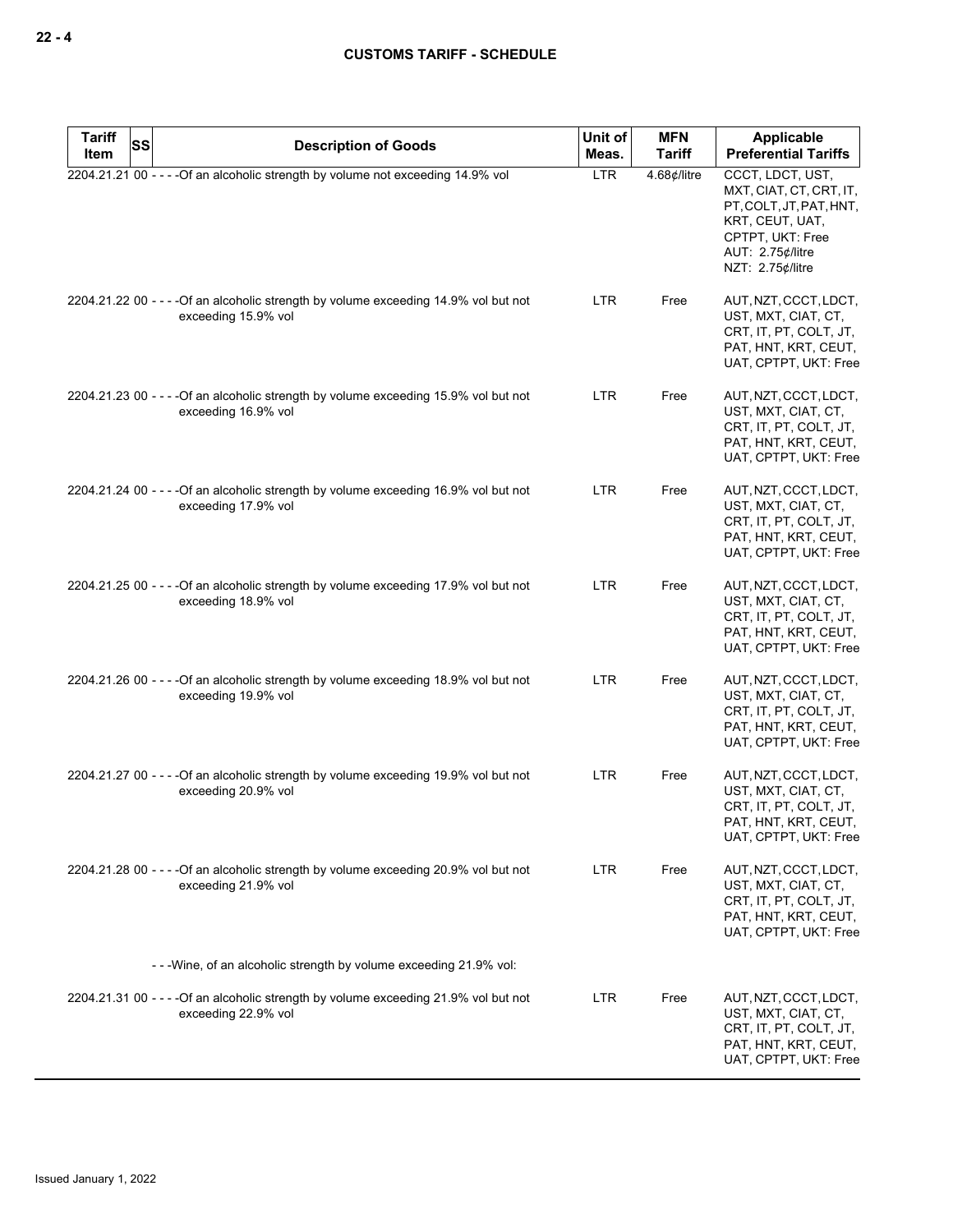| <b>Tariff</b><br>Item       | <b>SS</b> | <b>Description of Goods</b>                                                                                 | Unit of<br>Meas.                       | <b>MFN</b><br><b>Tariff</b> | <b>Applicable</b><br><b>Preferential Tariffs</b>                                                                        |
|-----------------------------|-----------|-------------------------------------------------------------------------------------------------------------|----------------------------------------|-----------------------------|-------------------------------------------------------------------------------------------------------------------------|
|                             |           | 2204.21.32 00 - - - - Of an alcoholic strength by volume exceeding 22.9% vol                                | <b>LTR</b>                             | Free                        | CCCT, LDCT, UST,<br>MXT, CIAT, CT, CRT, IT,<br>PT.COLT.JT.PAT.HNT.<br>KRT, CEUT, UAT,<br>CPTPT, UKT: Free               |
|                             |           | - - - Grape must with fermentation prevented or arrested by the addition of<br>alcohol:                     |                                        |                             |                                                                                                                         |
|                             |           | 2204.21.41 00 - - - - Of an alcoholic strength by volume not exceeding 22.9% vol                            | <b>LTR</b>                             | Free                        | CCCT, LDCT, UST,<br>MXT, CIAT, CT, CRT, IT,<br>PT, COLT, JT, PAT, HNT,<br>KRT, CEUT, UAT,<br>CPTPT, UKT: Free           |
| 2204.21.49 00 - - - - Other |           |                                                                                                             | <b>LTR</b>                             | Free                        | CCCT, LDCT, UST,<br>MXT, CIAT, CT, CRT, IT,<br>PT, COLT, JT, PAT, HNT,<br>KRT, CEUT, UAT,<br>CPTPT, UKT: Free           |
| 2204.22                     |           | -- In containers holding more than 2 litres but not more than 10 litres                                     |                                        |                             |                                                                                                                         |
| 2204.22.10                  |           | --Wine, of an alcoholic strength by volume not exceeding 13.7% vol                                          |                                        | Free                        | CCCT, LDCT, UST,<br>MXT, CIAT, CT, CRT, IT,<br>PT, COLT, JT, PAT, HNT,<br>KRT, CEUT, UAT,<br>CPTPT, UKT: Free           |
|                             |           |                                                                                                             | <b>LTR</b><br><b>LTR</b><br><b>LTR</b> |                             |                                                                                                                         |
|                             |           | - - - Wine, of an alcoholic strength by volume exceeding 13.7% vol but not<br>exceeding 21.9% vol:          |                                        |                             |                                                                                                                         |
|                             |           | 2204.22.21 00 - - - - Of an alcoholic strength by volume not exceeding 14.9% vol                            | LTR.                                   | Free                        | AUT, NZT, CCCT, LDCT,<br>UST, MXT, CIAT, CT,<br>CRT, IT, PT, COLT, JT,<br>PAT, HNT, KRT, CEUT,<br>UAT, CPTPT, UKT: Free |
|                             |           | 2204.22.22 00 - - - - Of an alcoholic strength by volume exceeding 14.9% vol but not<br>exceeding 15.9% vol | <b>LTR</b>                             | Free                        | AUT, NZT, CCCT, LDCT,<br>UST, MXT, CIAT, CT,<br>CRT, IT, PT, COLT, JT,<br>PAT, HNT, KRT, CEUT,<br>UAT, CPTPT, UKT: Free |
|                             |           | 2204.22.23 00 - - - - Of an alcoholic strength by volume exceeding 15.9% vol but not<br>exceeding 16.9% vol | <b>LTR</b>                             | Free                        | AUT, NZT, CCCT, LDCT,<br>UST, MXT, CIAT, CT,<br>CRT, IT, PT, COLT, JT,<br>PAT, HNT, KRT, CEUT,<br>UAT, CPTPT, UKT: Free |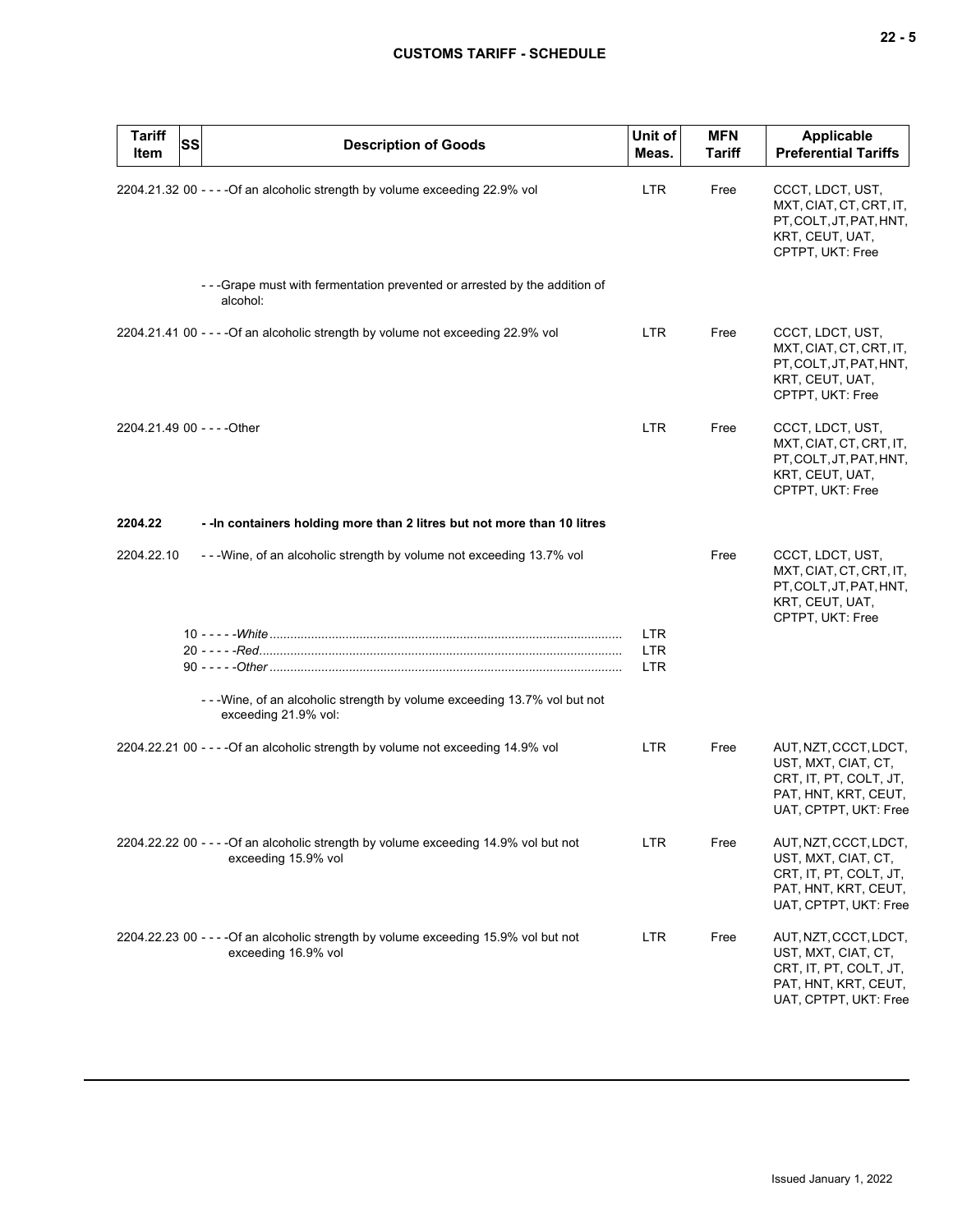| <b>Tariff</b><br>Item | SS | <b>Description of Goods</b>                                                                                 | Unit of<br>Meas. | <b>MFN</b><br><b>Tariff</b> | Applicable<br><b>Preferential Tariffs</b>                                                                               |
|-----------------------|----|-------------------------------------------------------------------------------------------------------------|------------------|-----------------------------|-------------------------------------------------------------------------------------------------------------------------|
|                       |    | 2204.22.24 00 - - - - Of an alcoholic strength by volume exceeding 16.9% vol but not<br>exceeding 17.9% vol | <b>LTR</b>       | Free                        | AUT, NZT, CCCT, LDCT,<br>UST, MXT, CIAT, CT,<br>CRT, IT, PT, COLT, JT,<br>PAT, HNT, KRT, CEUT,<br>UAT, CPTPT, UKT: Free |
|                       |    | 2204.22.25 00 - - - - Of an alcoholic strength by volume exceeding 17.9% vol but not<br>exceeding 18.9% vol | LTR              | Free                        | AUT, NZT, CCCT, LDCT,<br>UST, MXT, CIAT, CT,<br>CRT, IT, PT, COLT, JT,<br>PAT, HNT, KRT, CEUT,<br>UAT, CPTPT, UKT: Free |
|                       |    | 2204.22.26 00 - - - - Of an alcoholic strength by volume exceeding 18.9% vol but not<br>exceeding 19.9% vol | <b>LTR</b>       | Free                        | AUT, NZT, CCCT, LDCT,<br>UST, MXT, CIAT, CT,<br>CRT, IT, PT, COLT, JT,<br>PAT, HNT, KRT, CEUT,<br>UAT, CPTPT, UKT: Free |
|                       |    | 2204.22.27 00 - - - - Of an alcoholic strength by volume exceeding 19.9% vol but not<br>exceeding 20.9% vol | <b>LTR</b>       | Free                        | AUT, NZT, CCCT, LDCT,<br>UST, MXT, CIAT, CT,<br>CRT, IT, PT, COLT, JT,<br>PAT, HNT, KRT, CEUT,<br>UAT, CPTPT, UKT: Free |
|                       |    | 2204.22.28 00 - - - - Of an alcoholic strength by volume exceeding 20.9% vol but not<br>exceeding 21.9% vol | LTR              | Free                        | AUT, NZT, CCCT, LDCT,<br>UST, MXT, CIAT, CT,<br>CRT, IT, PT, COLT, JT,<br>PAT, HNT, KRT, CEUT,<br>UAT, CPTPT, UKT: Free |
|                       |    | - - - Wine, of an alcoholic strength by volume exceeding 21.9% vol:                                         |                  |                             |                                                                                                                         |
|                       |    | 2204.22.31 00 - - - - Of an alcoholic strength by volume exceeding 21.9% vol but not<br>exceeding 22.9% vol | <b>LTR</b>       | Free                        | AUT, NZT, CCCT, LDCT,<br>UST, MXT, CIAT, CT,<br>CRT, IT, PT, COLT, JT,<br>PAT, HNT, KRT, CEUT,<br>UAT, CPTPT, UKT: Free |
|                       |    | 2204.22.32 00 - - - - Of an alcoholic strength by volume exceeding 22.9% vol                                | <b>LTR</b>       | Free                        | CCCT, LDCT, UST,<br>MXT, CIAT, CT, CRT, IT,<br>PT.COLT.JT.PAT.HNT.<br>KRT, CEUT, UAT,<br>CPTPT, UKT: Free               |
|                       |    | - - - Grape must with fermentation prevented or arrested by the addition of<br>alcohol:                     |                  |                             |                                                                                                                         |
|                       |    | 2204.22.41 00 - - - - Of an alcoholic strength by volume not exceeding 22.9% vol                            | <b>LTR</b>       | Free                        | CCCT, LDCT, UST,<br>MXT, CIAT, CT, CRT, IT,<br>PT, COLT, JT, PAT, HNT,<br>KRT, CEUT, UAT,<br>CPTPT, UKT: Free           |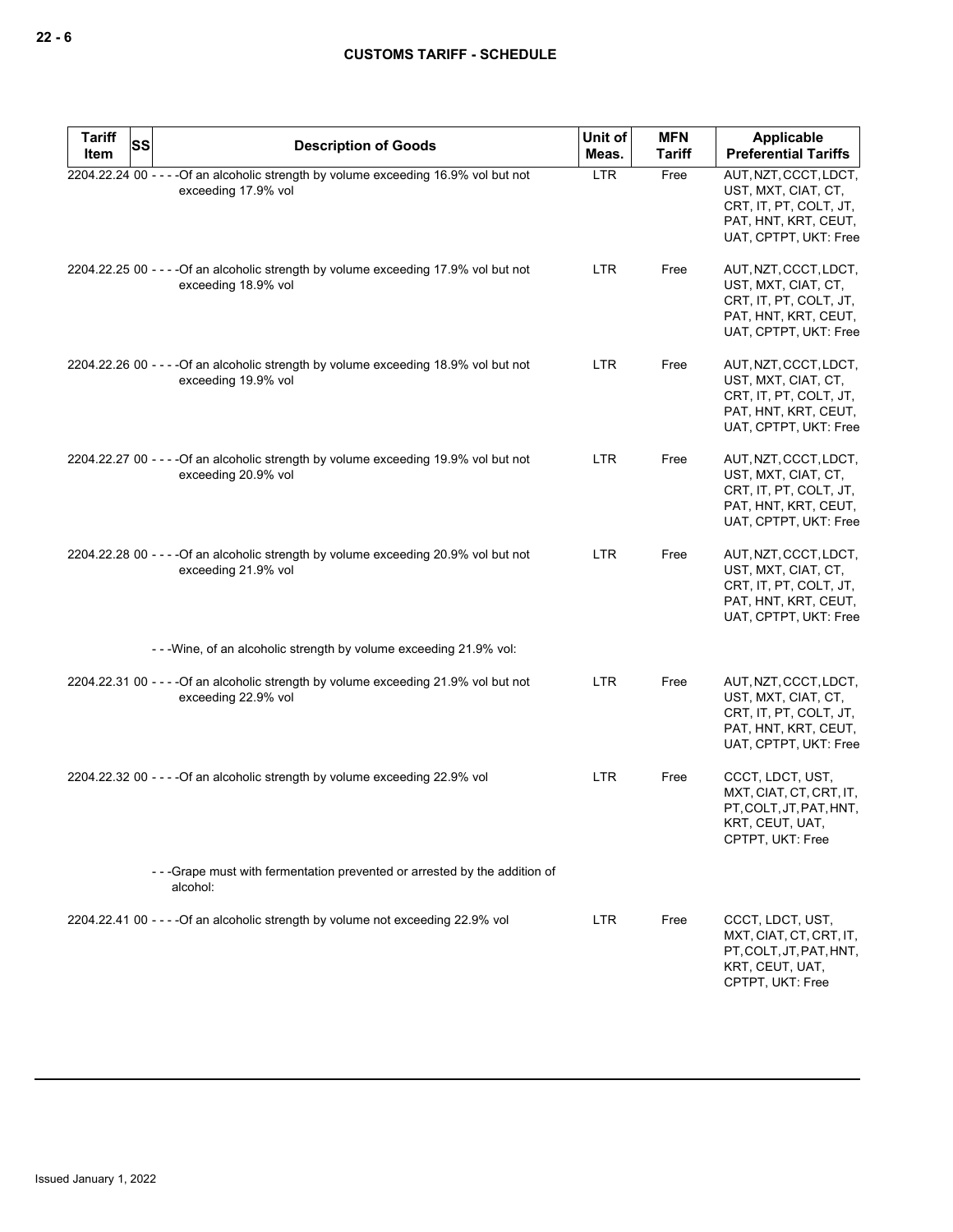| <b>Tariff</b><br><b>SS</b>  | <b>Description of Goods</b>                                                                                 | Unit of    | <b>MFN</b>    | Applicable                                                                                                              |
|-----------------------------|-------------------------------------------------------------------------------------------------------------|------------|---------------|-------------------------------------------------------------------------------------------------------------------------|
| Item                        |                                                                                                             | Meas.      | <b>Tariff</b> | <b>Preferential Tariffs</b>                                                                                             |
| 2204.22.49 00 - - - - Other |                                                                                                             | <b>LTR</b> | Free          | CCCT, LDCT, UST,<br>MXT, CIAT, CT, CRT, IT,<br>PT, COLT, JT, PAT, HNT,<br>KRT, CEUT, UAT,<br>CPTPT, UKT: Free           |
| 2204.29                     | --Other                                                                                                     |            |               |                                                                                                                         |
| 2204.29.10                  | - - - Wine, of an alcoholic strength by volume not exceeding 13.7% vol                                      |            | Free          | CCCT, LDCT, UST,<br>MXT, CIAT, CT, CRT, IT,<br>PT, COLT, JT, PAT, HNT,<br>KRT, CEUT, UAT,<br>CPTPT, UKT: Free           |
|                             |                                                                                                             | <b>LTR</b> |               |                                                                                                                         |
|                             |                                                                                                             | <b>LTR</b> |               |                                                                                                                         |
|                             |                                                                                                             | <b>LTR</b> |               |                                                                                                                         |
|                             | - - - Wine, of an alcoholic strength by volume exceeding 13.7% vol but not<br>exceeding 21.9% vol:          |            |               |                                                                                                                         |
|                             | 2204.29.21 00 - - - - Of an alcoholic strength by volume not exceeding 14.9% vol                            | <b>LTR</b> | Free          | AUT, NZT, CCCT, LDCT,<br>UST, MXT, CIAT, CT,<br>CRT, IT, PT, COLT, JT,<br>PAT, HNT, KRT, CEUT,<br>UAT, CPTPT, UKT: Free |
|                             | 2204.29.22 00 - - - - Of an alcoholic strength by volume exceeding 14.9% vol but not<br>exceeding 15.9% vol | <b>LTR</b> | Free          | AUT, NZT, CCCT, LDCT,<br>UST, MXT, CIAT, CT,<br>CRT, IT, PT, COLT, JT,<br>PAT, HNT, KRT, CEUT,<br>UAT, CPTPT, UKT: Free |
|                             | 2204.29.23 00 - - - - Of an alcoholic strength by volume exceeding 15.9% vol but not<br>exceeding 16.9% vol | <b>LTR</b> | Free          | AUT, NZT, CCCT, LDCT,<br>UST, MXT, CIAT, CT,<br>CRT, IT, PT, COLT, JT,<br>PAT, HNT, KRT, CEUT,<br>UAT, CPTPT, UKT: Free |
|                             | 2204.29.24 00 - - - - Of an alcoholic strength by volume exceeding 16.9% vol but not<br>exceeding 17.9% vol | <b>LTR</b> | Free          | AUT, NZT, CCCT, LDCT,<br>UST, MXT, CIAT, CT,<br>CRT, IT, PT, COLT, JT,<br>PAT, HNT, KRT, CEUT,<br>UAT, CPTPT, UKT: Free |
|                             | 2204.29.25 00 - - - - Of an alcoholic strength by volume exceeding 17.9% vol but not<br>exceeding 18.9% vol | <b>LTR</b> | Free          | AUT, NZT, CCCT, LDCT,<br>UST, MXT, CIAT, CT,<br>CRT, IT, PT, COLT, JT,<br>PAT, HNT, KRT, CEUT,<br>UAT, CPTPT, UKT: Free |
|                             | 2204.29.26 00 - - - - Of an alcoholic strength by volume exceeding 18.9% vol but not<br>exceeding 19.9% vol | LTR        | Free          | AUT, NZT, CCCT, LDCT,<br>UST, MXT, CIAT, CT,<br>CRT, IT, PT, COLT, JT,<br>PAT, HNT, KRT, CEUT,<br>UAT, CPTPT, UKT: Free |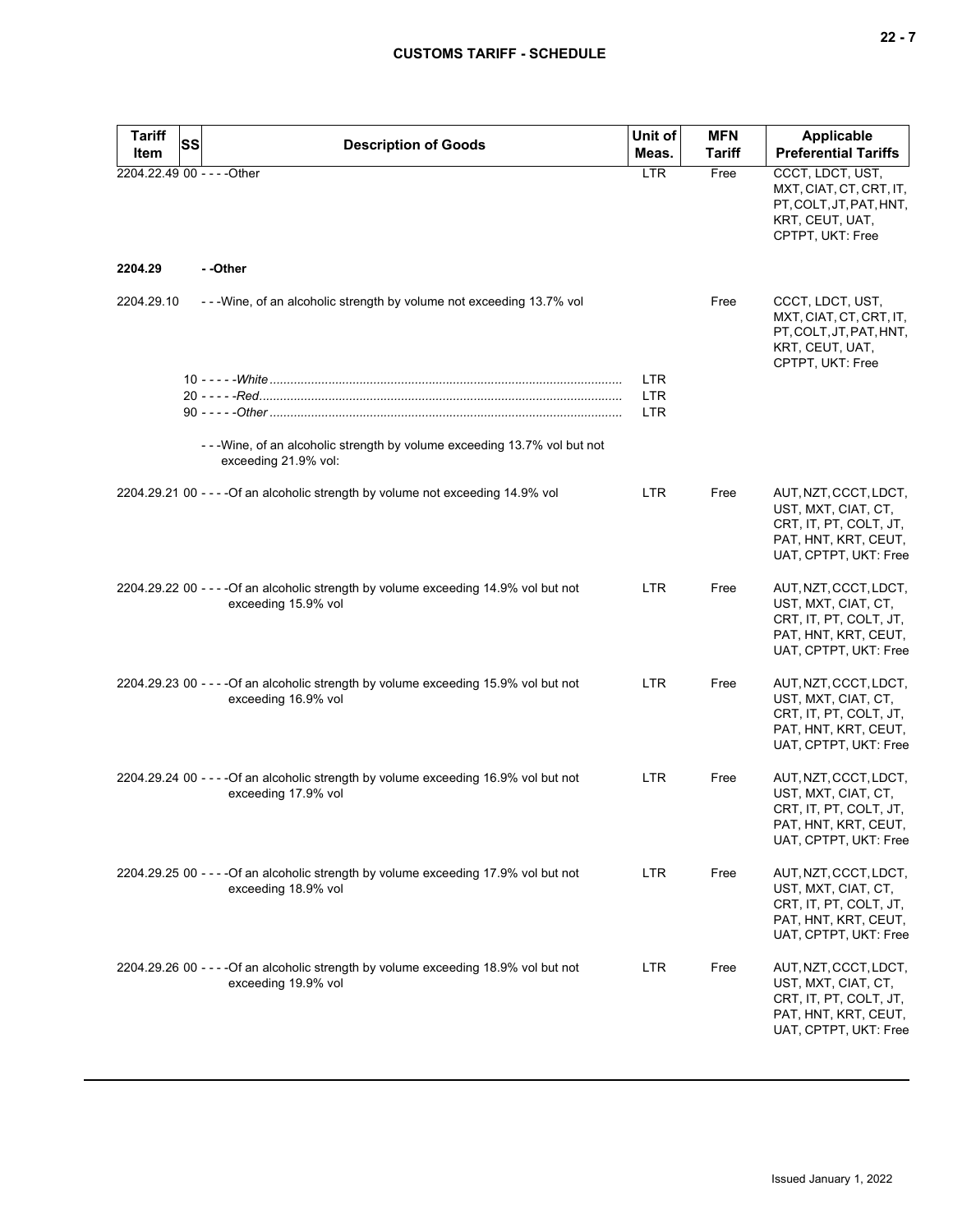| <b>Tariff</b><br><b>SS</b><br>Item | <b>Description of Goods</b>                                                                                 | Unit of<br>Meas. | <b>MFN</b><br><b>Tariff</b> | <b>Applicable</b><br><b>Preferential Tariffs</b>                                                                        |
|------------------------------------|-------------------------------------------------------------------------------------------------------------|------------------|-----------------------------|-------------------------------------------------------------------------------------------------------------------------|
|                                    | 2204.29.27 00 - - - - Of an alcoholic strength by volume exceeding 19.9% vol but not<br>exceeding 20.9% vol | <b>LTR</b>       | Free                        | AUT, NZT, CCCT, LDCT,<br>UST, MXT, CIAT, CT,<br>CRT, IT, PT, COLT, JT,<br>PAT, HNT, KRT, CEUT,<br>UAT, CPTPT, UKT: Free |
|                                    | 2204.29.28 00 - - - - Of an alcoholic strength by volume exceeding 20.9% vol but not<br>exceeding 21.9% vol | <b>LTR</b>       | Free                        | AUT, NZT, CCCT, LDCT,<br>UST, MXT, CIAT, CT,<br>CRT, IT, PT, COLT, JT,<br>PAT, HNT, KRT, CEUT,<br>UAT, CPTPT, UKT: Free |
|                                    | - - - Wine, of an alcoholic strength by volume exceeding 21.9% vol:                                         |                  |                             |                                                                                                                         |
|                                    | 2204.29.31 00 - - - - Of an alcoholic strength by volume exceeding 21.9% vol but not<br>exceeding 22.9% vol | LTR              | Free                        | AUT, NZT, CCCT, LDCT,<br>UST, MXT, CIAT, CT,<br>CRT, IT, PT, COLT, JT,<br>PAT, HNT, KRT, CEUT,<br>UAT, CPTPT, UKT: Free |
|                                    | 2204.29.32 00 - - - - Of an alcoholic strength by volume exceeding 22.9% vol                                | LTR.             | Free                        | CCCT, LDCT, UST,<br>MXT, CIAT, CT, CRT, IT,<br>PT, COLT, JT, PAT, HNT,<br>KRT, CEUT, UAT,<br>CPTPT, UKT: Free           |
|                                    | - - - Grape must with fermentation prevented or arrested by the addition of<br>alcohol:                     |                  |                             |                                                                                                                         |
|                                    | 2204.29.41 00 - - - - Of an alcoholic strength by volume not exceeding 22.9% vol                            | <b>LTR</b>       | Free                        | CCCT, LDCT, UST,<br>MXT, CIAT, CT, CRT, IT,<br>PT, COLT, JT, PAT, HNT,<br>KRT, CEUT, UAT,<br>CPTPT, UKT: Free           |
| 2204.29.49 00 - - - - Other        |                                                                                                             | LTR              | Free                        | CCCT, LDCT, UST,<br>MXT, CIAT, CT, CRT, IT,<br>PT, COLT, JT, PAT, HNT,<br>KRT, CEUT, UAT,<br>CPTPT, UKT: Free           |
| 2204.30                            | -Other grape must                                                                                           |                  |                             |                                                                                                                         |
|                                    | 2204.30.10 00 - - - Of an alcoholic strength by volume not exceeding 22.9% vol                              | LTR.             | Free                        | CCCT, LDCT, UST,<br>MXT, CIAT, CT, CRT, IT,<br>PT, COLT, JT, PAT, HNT,<br>KRT, CEUT, UAT,<br>CPTPT, UKT: Free           |
| 2204.30.90 00 - - - Other          |                                                                                                             | LTR              | Free                        | CCCT, LDCT, UST,<br>MXT, CIAT, CT, CRT, IT,<br>PT, COLT, JT, PAT, HNT,<br>KRT, CEUT, UAT,<br>CPTPT, UKT: Free           |
| 22.05                              | Vermouth and other wine of fresh grapes flavoured with plants or<br>aromatic substances.                    |                  |                             |                                                                                                                         |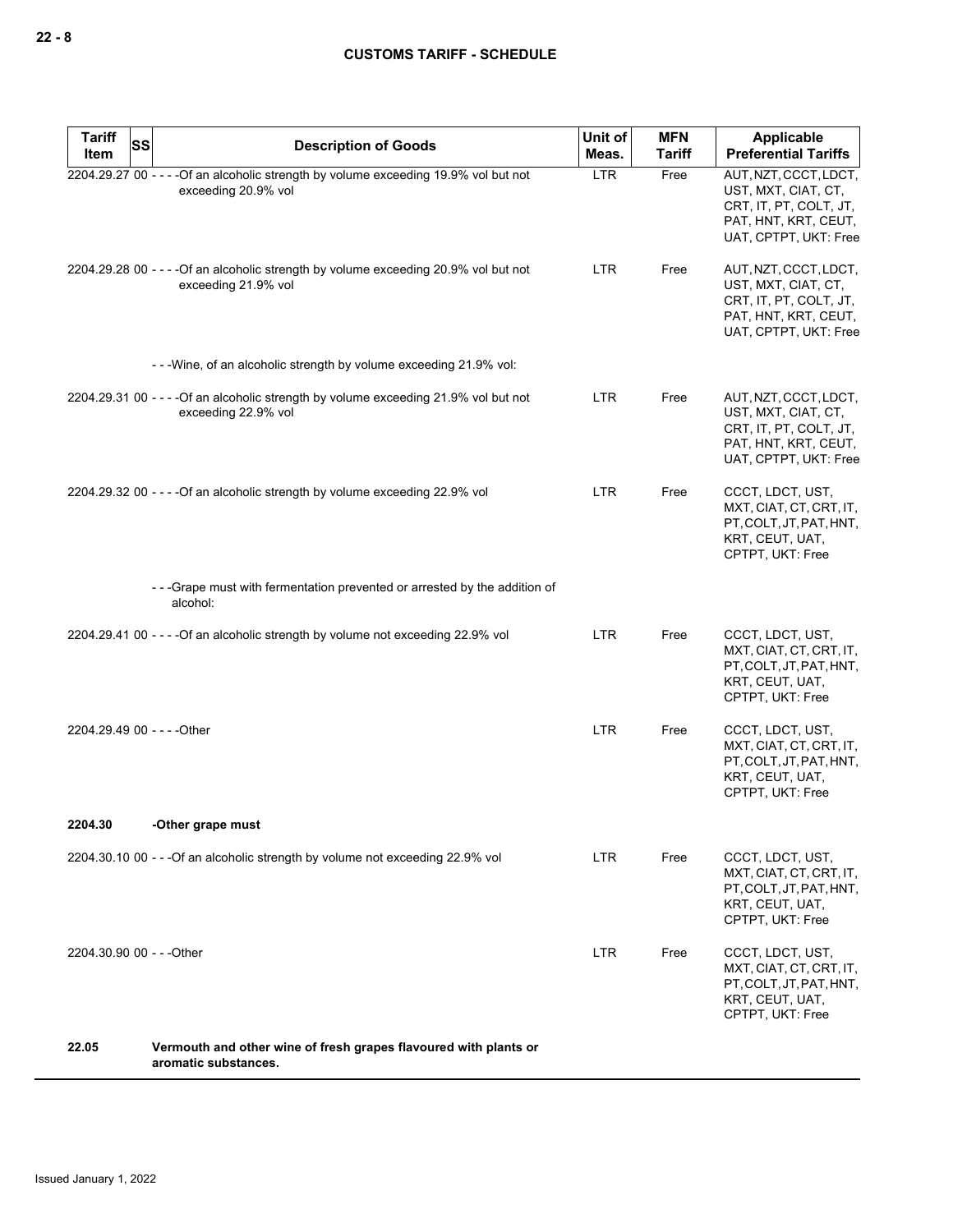| <b>Tariff</b><br>Item | <b>SS</b> | <b>Description of Goods</b>                                                                                                                                                                                    | Unit of<br>Meas.                       | <b>MFN</b><br><b>Tariff</b> | <b>Applicable</b><br><b>Preferential Tariffs</b>                                                                       |
|-----------------------|-----------|----------------------------------------------------------------------------------------------------------------------------------------------------------------------------------------------------------------|----------------------------------------|-----------------------------|------------------------------------------------------------------------------------------------------------------------|
| 2205.10               |           | -In containers holding 2 litres or less                                                                                                                                                                        |                                        |                             |                                                                                                                        |
| 2205.10.10            |           | ---Of an alcoholic strength by volume not exceeding 18.3% vol                                                                                                                                                  |                                        | Free                        | CCCT, LDCT, UST,<br>MXT, CIAT, CT, CRT, IT,<br>NT, SLT, PT, COLT, JT,<br>PAT, HNT, KRT, CEUT,<br>UAT, CPTPT, UKT: Free |
|                       |           |                                                                                                                                                                                                                | <b>LTR</b><br><b>LTR</b><br><b>LTR</b> |                             |                                                                                                                        |
|                       |           | 2205.10.20 00 - - - Of an alcoholic strength by volume exceeding 18.3% vol but not exceeding<br>22.9% vol                                                                                                      | <b>LTR</b>                             | Free                        | CCCT, LDCT, UST,<br>MXT, CIAT, CT, CRT, IT,<br>NT, SLT, PT, COLT, JT,<br>PAT, HNT, KRT, CEUT,<br>UAT, CPTPT, UKT: Free |
|                       |           | 2205.10.30 00 - - - Of an alcoholic strength by volume exceeding 22.9% vol                                                                                                                                     | <b>LPA</b>                             | Free                        | CCCT, LDCT, UST,<br>MXT, CIAT, CT, CRT, IT,<br>NT, SLT, PT, COLT, JT,<br>PAT, HNT, KRT, CEUT,<br>UAT, CPTPT, UKT: Free |
| 2205.90               |           | -Other                                                                                                                                                                                                         |                                        |                             |                                                                                                                        |
|                       |           | 2205.90.10 00 - - - Of an alcoholic strength by volume not exceeding 18.3% vol                                                                                                                                 | <b>LTR</b>                             | Free                        | CCCT, LDCT, UST,<br>MXT, CIAT, CT, CRT, IT,<br>NT, SLT, PT, COLT, JT,<br>PAT, HNT, KRT, CEUT,<br>UAT, CPTPT, UKT: Free |
|                       |           | 2205.90.20 00 - - - Of an alcoholic strength by volume exceeding 18.3% vol but not exceeding<br>22.9% vol                                                                                                      | <b>LTR</b>                             | Free                        | CCCT, LDCT, UST,<br>MXT, CIAT, CT, CRT, IT,<br>NT, SLT, PT, COLT, JT,<br>PAT, HNT, KRT, CEUT,<br>UAT, CPTPT, UKT: Free |
|                       |           | 2205.90.30 00 - - - Of an alcoholic strength by volume exceeding 22.9% vol                                                                                                                                     | <b>LPA</b>                             | Free                        | CCCT, LDCT, UST,<br>MXT, CIAT, CT, CRT, IT,<br>NT, SLT, PT, COLT, JT,<br>PAT, HNT, KRT, CEUT,<br>UAT, CPTPT, UKT: Free |
| 2206.00               |           | Other fermented beverages (for example, cider, perry, mead, saké);<br>mixtures of fermented beverages and mixtures of fermented beverages<br>and non-alcoholic beverages, not elsewhere specified or included. |                                        |                             |                                                                                                                        |
|                       |           |                                                                                                                                                                                                                |                                        |                             |                                                                                                                        |
|                       |           | 2206.00.11 00 - - - - Sparkling, of an alcoholic strength by volume not exceeding 22.9% vol                                                                                                                    | LTR.                                   | 28.16¢/litre                | CCCT, LDCT, UST,<br>MXT, CT, CRT, PT,<br>COLT, JT, PAT, HNT,<br>KRT, CEUT, UAT,<br>CPTPT, UKT: Free                    |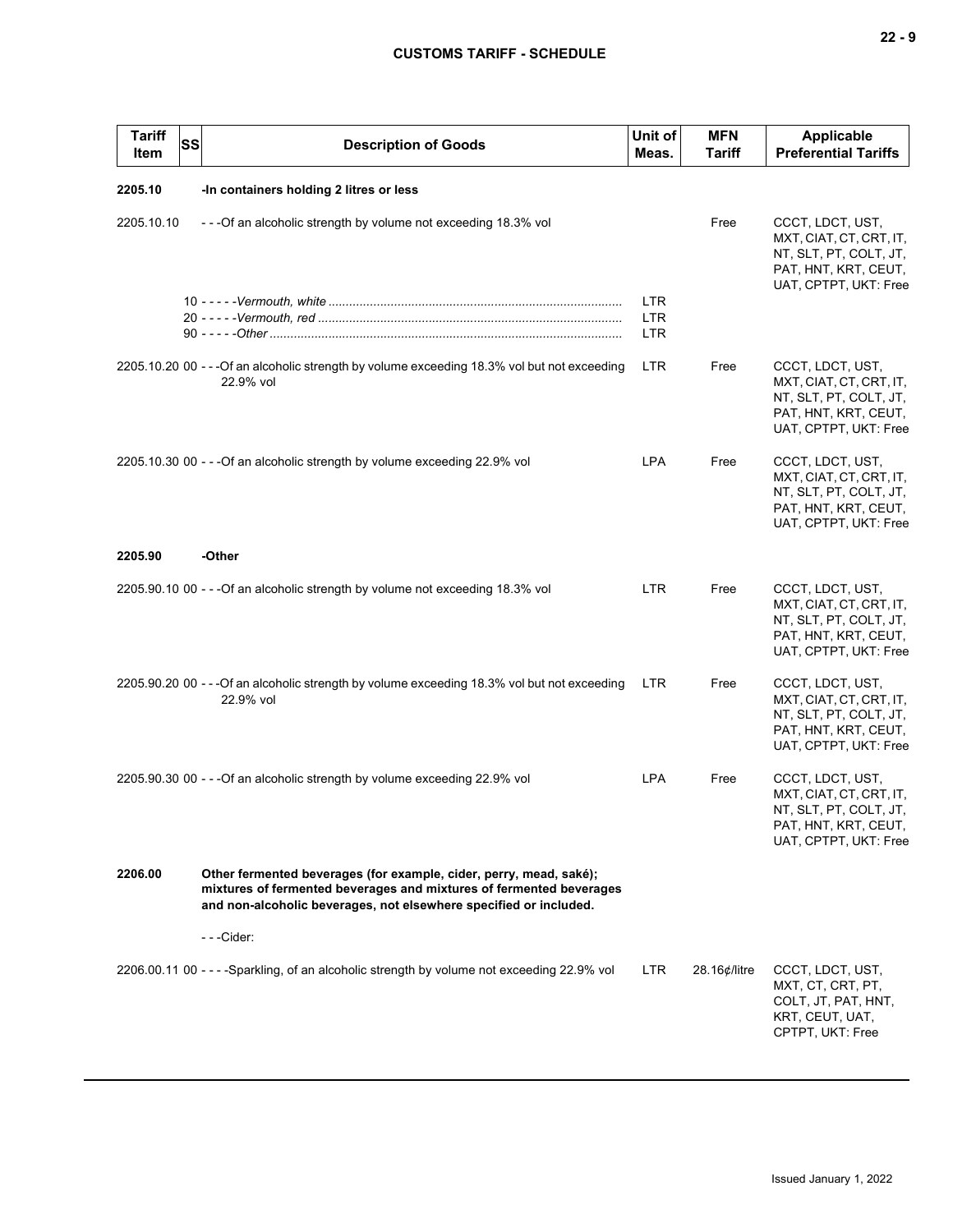| <b>Tariff</b><br>Item | <b>SS</b><br><b>Description of Goods</b>                                                      | Unit of<br>Meas. | <b>MFN</b><br><b>Tariff</b> | Applicable<br><b>Preferential Tariffs</b>                                                           |
|-----------------------|-----------------------------------------------------------------------------------------------|------------------|-----------------------------|-----------------------------------------------------------------------------------------------------|
|                       | 2206.00.12 00 - - - - Other sparkling                                                         | <b>LTR</b>       | 28.16¢/litre                | CCCT, LDCT, UST,<br>MXT, CT, CRT, PT,<br>COLT, JT, PAT, HNT,<br>KRT, CEUT, UAT,<br>CPTPT, UKT: Free |
|                       | 2206.00.18 00 - - - - Other cider, of an alcoholic strength by volume not exceeding 22.9% vol | LTR.             | 3%                          | CCCT, LDCT, UST,<br>MXT, CT, CRT, PT,<br>COLT, JT, PAT, HNT,<br>KRT, CEUT, UAT,<br>CPTPT, UKT: Free |
|                       | 2206.00.19 00 - - - - Other                                                                   | <b>LTR</b>       | 3%                          | CCCT, LDCT, UST,<br>MXT, CT, CRT, PT,<br>COLT, JT, PAT, HNT,<br>KRT, CEUT, UAT,<br>CPTPT, UKT: Free |
|                       | - - - Prune wine:                                                                             |                  |                             |                                                                                                     |
| 2206.00.21            | ----Of an alcoholic strength by volume not exceeding 22.9% vol                                |                  | 7.74 $\phi$ /litre          | CCCT, LDCT, UST,<br>MXT, CT, CRT, PT,<br>COLT, JT, PAT, HNT,<br>KRT, CEUT, UAT,<br>CPTPT, UKT: Free |
|                       | 10 - - - - - Of an alcoholic strength by volume exceeding 0.5% vol but not                    | <b>LTR</b>       |                             |                                                                                                     |
|                       | 20 - - - - - Of an alcoholic strength by volume exceeding 1.2% vol but not                    | <b>LTR</b>       |                             |                                                                                                     |
|                       | 30 - - - - - Of an alcoholic strength by volume exceeding 7.0% vol but not                    | <b>LTR</b>       |                             |                                                                                                     |
|                       | 2206.00.22 00 - - - - Of an alcoholic strength by volume exceeding 22.9% vol                  | <b>LTR</b>       | 7.74 $\phi$ /litre          | CCCT, LDCT, UST,<br>MXT, CT, CRT, PT,<br>COLT, JT, PAT, HNT,<br>KRT, CEUT, UAT,<br>CPTPT, UKT: Free |
|                       | ---Perry, sparkling:                                                                          |                  |                             |                                                                                                     |
|                       | 2206.00.31 00 - - - - Of an alcoholic strength by volume not exceeding 22.9% vol              | LTR.             | 21.12¢/litre                | CCCT, LDCT, UST,<br>MXT, CT, CRT, PT,<br>COLT, JT, PAT, HNT,<br>KRT, CEUT, UAT,<br>CPTPT, UKT: Free |
|                       | 2206.00.39 00 - - - - Other                                                                   | <b>LTR</b>       | $21.12$ ¢/litre             | CCCT, LDCT, UST,<br>MXT, CT, CRT, PT,<br>COLT, JT, PAT, HNT,<br>KRT, CEUT, UAT,<br>CPTPT, UKT: Free |

- - -Other wine, sparkling: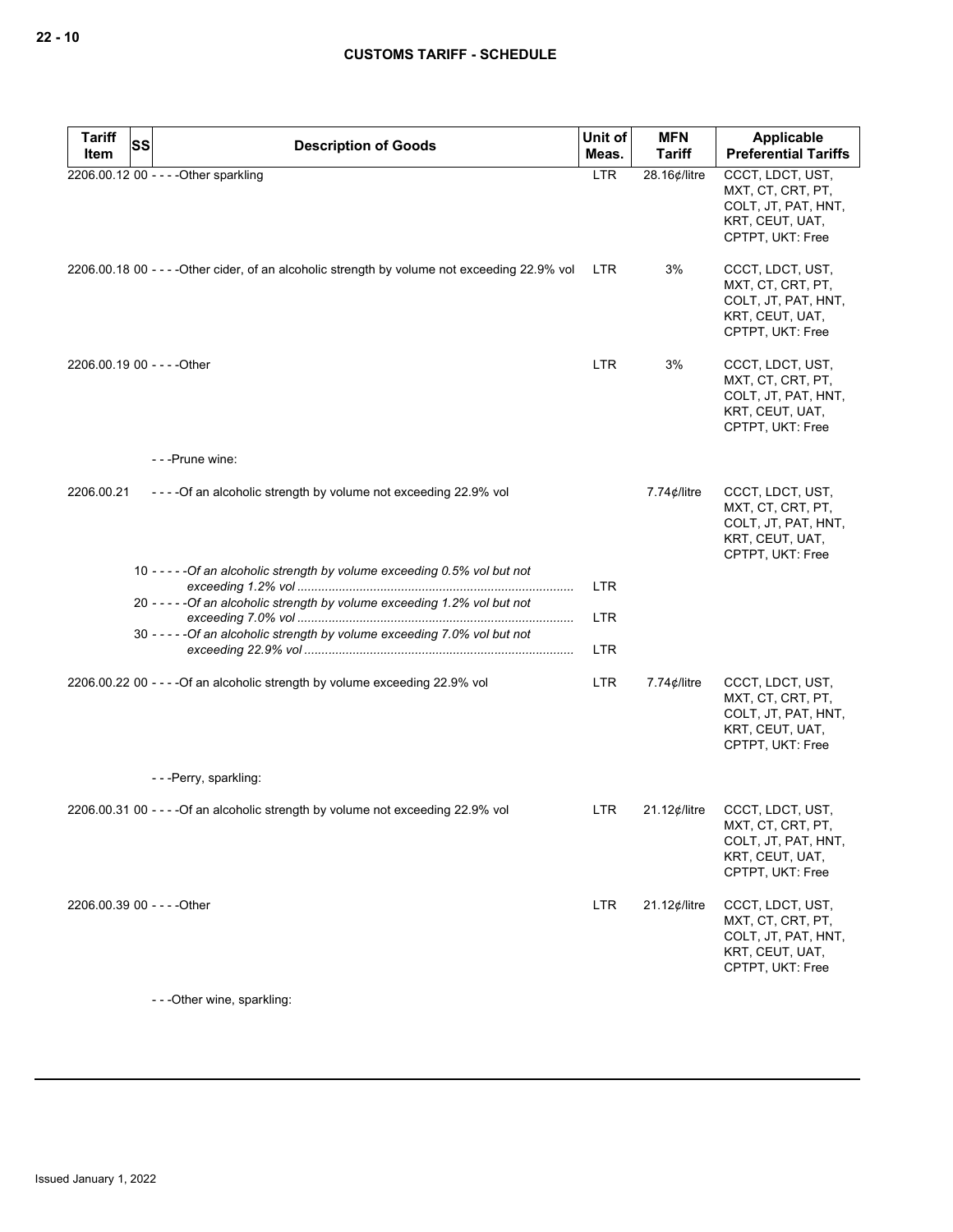| <b>Tariff</b><br><b>SS</b><br>Item | <b>Description of Goods</b>                                                                                                     | Unit of<br>Meas. | <b>MFN</b><br><b>Tariff</b> | Applicable<br><b>Preferential Tariffs</b>                                                                 |
|------------------------------------|---------------------------------------------------------------------------------------------------------------------------------|------------------|-----------------------------|-----------------------------------------------------------------------------------------------------------|
|                                    | 2206.00.41 00 - - - - Of an alcoholic strength by volume not exceeding 22.9% vol                                                | <b>LTR</b>       | 28.16¢/litre                | CCCT, LDCT, UST,<br>MXT, CIAT, CT, CRT, PT,<br>COLT, JT, PAT, HNT,<br>KRT, CEUT, UAT,<br>CPTPT, UKT: Free |
| 2206.00.49 00 - - - - Other        |                                                                                                                                 | LTR.             | 28.16¢/litre                | CCCT, LDCT, UST,<br>MXT, CT, CRT, PT,<br>COLT, JT, PAT, HNT,<br>KRT, CEUT, UAT,<br>CPTPT, UKT: Free       |
|                                    | 2206.00.50 00 - - -Sake and other wine, not sparkling, of an alcoholic strength by volume not<br>exceeding 13.7% vol            | LTR              | $2.82$ ¢/litre              | CCCT, LDCT, UST,<br>MXT, CT, CRT, PT,<br>COLT, JT, PAT, HNT,<br>KRT, CEUT, UAT,<br>CPTPT, UKT: Free       |
|                                    | - - -Sake and other wine, not sparkling, of an alcoholic strength by volume<br>exceeding 13.7% vol but not exceeding 21.9% vol: |                  |                             |                                                                                                           |
|                                    | 2206.00.61 00 - - - - Of an alcoholic strength by volume not exceeding 14.9% vol                                                | <b>LTR</b>       | 7.04 $¢$ /litre             | CCCT, LDCT, UST,<br>MXT, CIAT, CT, CRT, PT,<br>COLT, JT, PAT, HNT,<br>KRT, CEUT, UAT,<br>CPTPT, UKT: Free |
|                                    | 2206.00.62 00 - - - - Of an alcoholic strength by volume exceeding 14.9% vol but not<br>exceeding 15.9% vol                     | <b>LTR</b>       | 7.78¢/litre                 | CCCT, LDCT, UST,<br>MXT, CIAT, CT, CRT, PT,<br>COLT, JT, PAT, HNT,<br>KRT, CEUT, UAT,<br>CPTPT, UKT: Free |
|                                    | 2206.00.63 00 - - - - Of an alcoholic strength by volume exceeding 15.9% vol but not<br>exceeding 16.9% vol                     | LTR.             | $8.52$ <i>¢</i> /litre      | CCCT, LDCT, UST,<br>MXT, CT, CRT, PT,<br>COLT, JT, PAT, HNT,<br>KRT, CEUT, UAT,<br>CPTPT, UKT: Free       |
|                                    | 2206.00.64 00 - - - - Of an alcoholic strength by volume exceeding 16.9% vol but not<br>exceeding 17.9% vol                     | LTR              | $9.25$ ¢/litre              | CCCT, LDCT, UST,<br>MXT, CT, CRT, PT,<br>COLT, JT, PAT, HNT,<br>KRT, CEUT, UAT,<br>CPTPT, UKT: Free       |
|                                    | 2206.00.65 00 - - - - Of an alcoholic strength by volume exceeding 17.9% vol but not<br>exceeding 18.9% vol                     | LTR              | 10¢/litre                   | CCCT, LDCT, UST,<br>MXT, CIAT, CT, CRT, PT,<br>COLT, JT, PAT, HNT,<br>KRT, CEUT, UAT,<br>CPTPT, UKT: Free |
|                                    | 2206.00.66 00 - - - - Of an alcoholic strength by volume exceeding 18.9% vol but not<br>exceeding 19.9% vol                     | LTR.             | $10.73$ ¢/litre             | CCCT, LDCT, UST,<br>MXT, CT, CRT, PT,<br>COLT, JT, PAT, HNT,<br>KRT, CEUT, UAT,<br>CPTPT, UKT: Free       |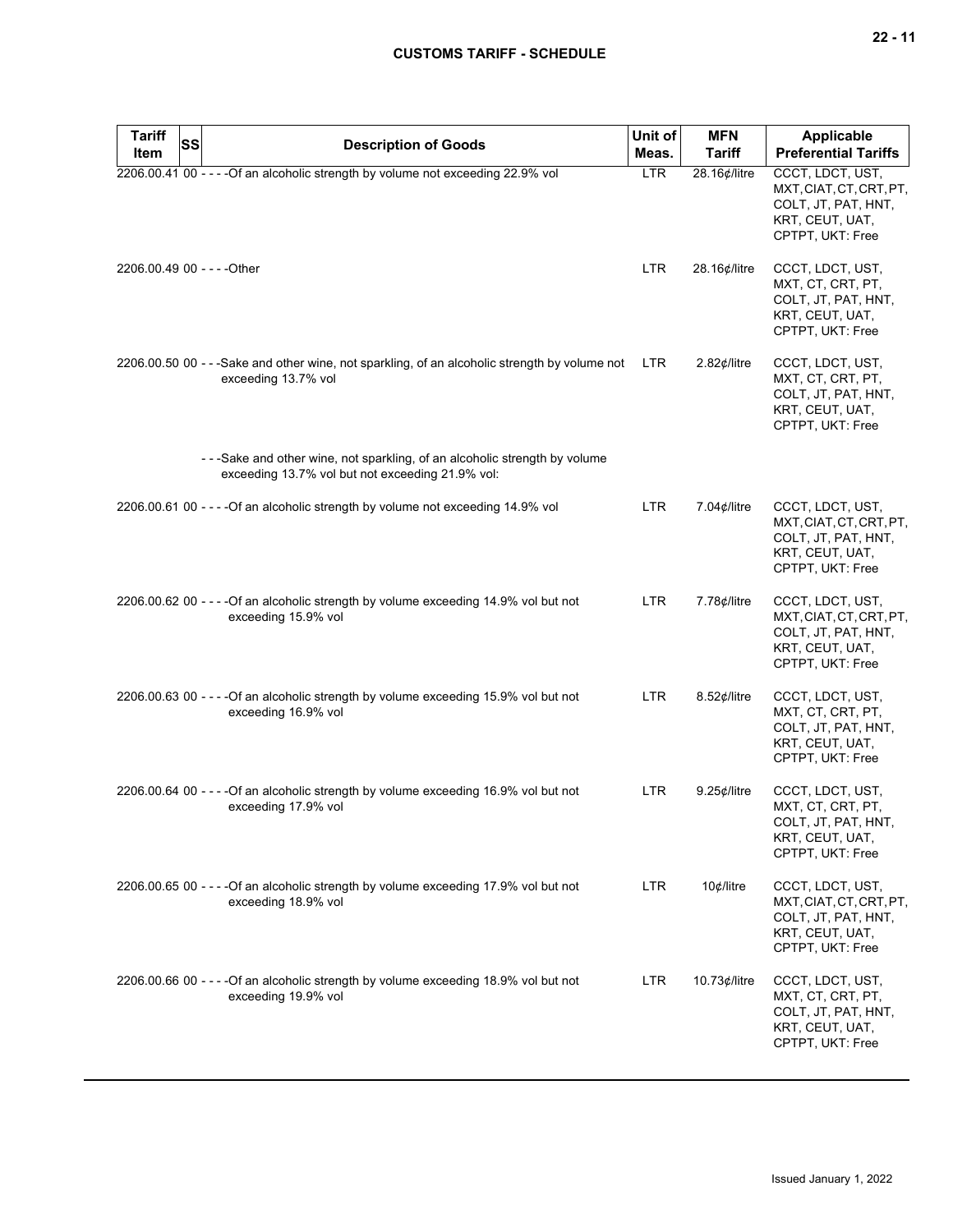| <b>Tariff</b>              | <b>SS</b> |                                                                                                             | Unit of    | <b>MFN</b>                | <b>Applicable</b>                                                                                                        |
|----------------------------|-----------|-------------------------------------------------------------------------------------------------------------|------------|---------------------------|--------------------------------------------------------------------------------------------------------------------------|
| Item                       |           | <b>Description of Goods</b>                                                                                 | Meas.      | <b>Tariff</b>             | <b>Preferential Tariffs</b>                                                                                              |
|                            |           | 2206.00.67 00 - - - - Of an alcoholic strength by volume exceeding 19.9% vol but not<br>exceeding 20.9% vol | <b>LTR</b> | 11.48¢/litre              | CCCT, LDCT, UST,<br>MXT, CT, CRT, PT,<br>COLT, JT, PAT, HNT,<br>KRT, CEUT, UAT,<br>CPTPT, UKT: Free                      |
|                            |           | 2206.00.68 00 - - - - Of an alcoholic strength by volume exceeding 20.9% vol but not<br>exceeding 21.9% vol | LTR.       | $12.21$ ¢/litre           | CCCT, LDCT, UST,<br>MXT, CT, CRT, PT,<br>COLT, JT, PAT, HNT,<br>KRT, CEUT, UAT,<br>CPTPT, UKT: Free                      |
|                            |           | --Sake and other wine, not sparkling, of an alcoholic strength by volume<br>exceeding 21.9% vol:            |            |                           |                                                                                                                          |
|                            |           | 2206.00.71 00 - - - - Of an alcoholic strength by volume not exceeding 22.9% vol                            | LTR        | 12.95¢/litre              | CCCT, LDCT, UST,<br>MXT, CT, CRT, PT,<br>COLT, JT, PAT, HNT,<br>KRT, CEUT, UAT,<br>CPTPT, UKT: Free                      |
|                            |           | 2206.00.72 00 - - - - Of an alcoholic strength by volume exceeding 22.9% vol                                | LTR        | 12.95¢/litre              | CCCT, LDCT, UST,<br>MXT, CT, CRT, PT,<br>COLT, JT, PAT, HNT,<br>KRT, CEUT, UAT,<br>CPTPT, UKT: Free                      |
|                            |           | 2206.00.80 00 - - - Ginger beer and herbal beer                                                             | LTR        | 2.11 $¢$ /litre           | CCCT, LDCT, GPT, UST,<br>MXT, CT, CRT, PT,<br>COLT, JT, PAT, HNT,<br>KRT, CEUT, UAT,<br>CPTPT, UKT: Free                 |
|                            |           | $--$ Other:                                                                                                 |            |                           |                                                                                                                          |
| 2206.00.91 00 - - - - Mead |           |                                                                                                             | <b>LPA</b> | absolute ethyl<br>alcohol | 12.28¢/litre of CCCT, LDCT, GPT, UST,<br>MXT, CT, CRT, PT,<br>COLT, JT, PAT, HNT,<br>KRT, CEUT, UAT,<br>CPTPT, UKT: Free |
|                            |           | 2206.00.92 ---- Other, of an alcoholic strength by volume not exceeding 22.9% vol                           |            | absolute ethyl<br>alcohol | 12.28¢/litre of CCCT, LDCT, GPT, UST,<br>MXT, CT, CRT, PT,<br>COLT, JT, PAT, HNT,<br>KRT, CEUT, UAT,<br>CPTPT, UKT: Free |
|                            |           | 10 - - - - - Of an alcoholic strength by volume exceeding 0.5% vol but not                                  | LPA        |                           |                                                                                                                          |
|                            |           | 20 - - - - - Of an alcoholic strength by volume exceeding 1.2% vol but not                                  | <b>LPA</b> |                           |                                                                                                                          |
|                            |           | 30 - - - - - Of an alcoholic strength by volume exceeding 7.0% vol but not                                  | LPA        |                           |                                                                                                                          |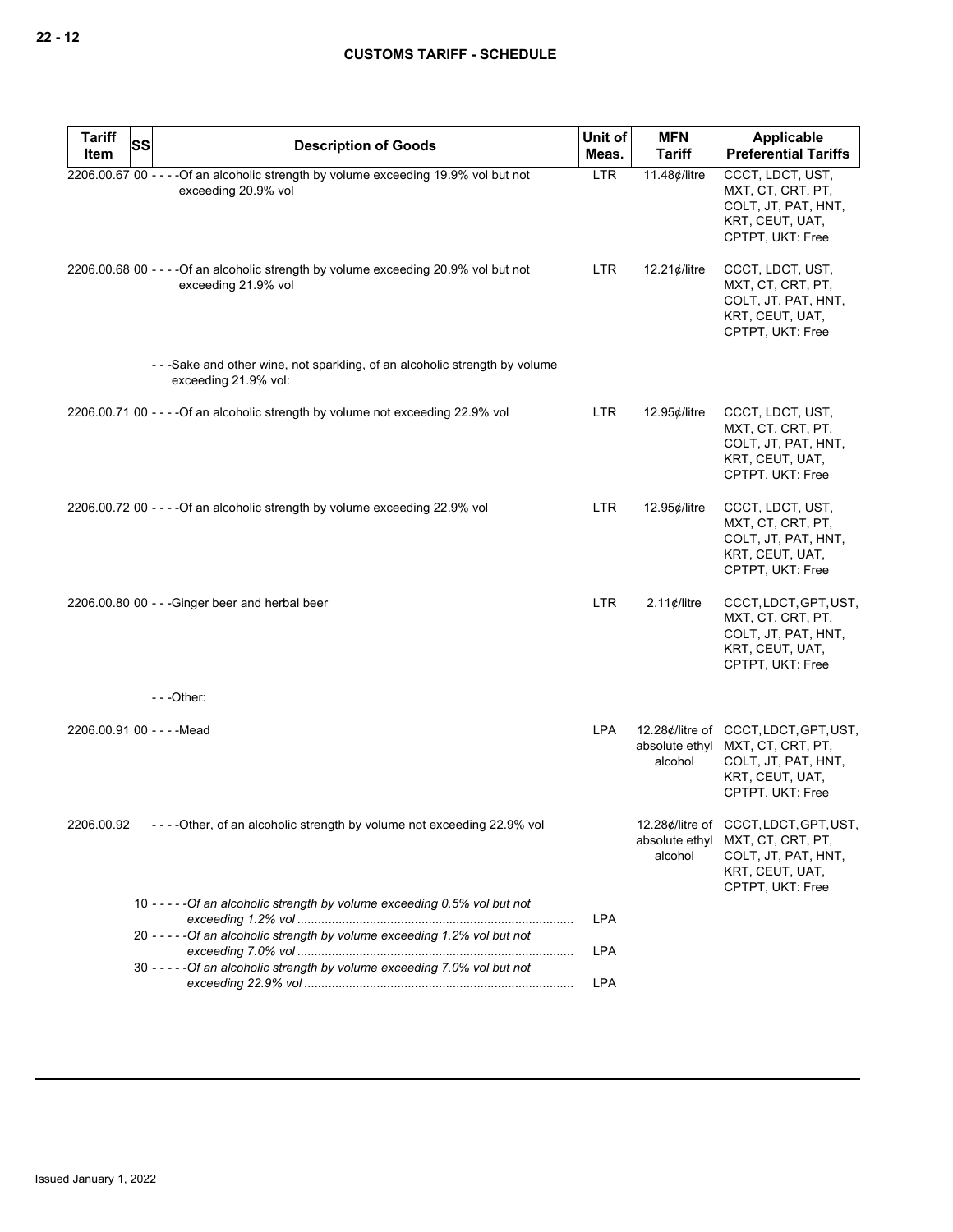| <b>Tariff</b><br>Item       | <b>SS</b> | <b>Description of Goods</b>                                                                                                                        | Unit of<br>Meas.         | <b>MFN</b><br><b>Tariff</b>                                    | <b>Applicable</b><br><b>Preferential Tariffs</b>                                                                            |
|-----------------------------|-----------|----------------------------------------------------------------------------------------------------------------------------------------------------|--------------------------|----------------------------------------------------------------|-----------------------------------------------------------------------------------------------------------------------------|
|                             |           | 2206.00.93 00 - - - - Other, of an alcoholic strength by volume exceeding 22.9% vol                                                                | <b>LPA</b>               | 12.28¢/litre of<br>absolute ethyl<br>alcohol                   | CCCT, LDCT, GPT, UST,<br>MXT, CT, CRT, PT,<br>COLT, JT, PAT, HNT,<br>KRT, CEUT, UAT,<br>CPTPT, UKT: Free                    |
| 22.07                       |           | Undenatured ethyl alcohol of an alcoholic strength by volume of 80%<br>vol or higher; ethyl alcohol and other spirits, denatured, of any strength. |                          |                                                                |                                                                                                                             |
| 2207.10.00                  |           | -Undenatured ethyl alcohol of an alcoholic strength by volume of 80%<br>vol or higher                                                              |                          | Free                                                           | CCCT, LDCT, UST,<br>MXT, CT, CRT, SLT, PT,<br>COLT, JT, PAT, HNT,<br>KRT, CEUT, UAT,<br>CPTPT, UKT: Free                    |
|                             |           |                                                                                                                                                    | <b>LPA</b><br><b>LPA</b> |                                                                |                                                                                                                             |
| 2207.20                     |           | -Ethyl alcohol and other spirits, denatured, of any strength                                                                                       |                          |                                                                |                                                                                                                             |
|                             |           | - - - Ethyl alcohol:                                                                                                                               |                          |                                                                |                                                                                                                             |
|                             |           | 2207.20.11 00 - - - - Specially denatured alcohol, within the meaning of the Excise Act, 2001                                                      | <b>LPA</b>               | 4.92 $\not\!\!\!\!\phi$ /litre of<br>absolute ethyl<br>alcohol | CCCT, LDCT, UST,<br>MXT, CT, CRT, IT, NT,<br>SLT, PT, COLT, JT, PAT,<br>HNT, KRT, CEUT, UAT,<br>CPTPT, UKT: Free            |
| 2207.20.12                  |           | ----Denatured alcohol, within the meaning of the Excise Act, 2001                                                                                  |                          | 4.92¢/litre of<br>absolute ethyl<br>alcohol                    | CCCT, LDCT, UST,<br>MXT, CT, CRT, IT, NT,<br>SLT, PT, COLT, JT, PAT,<br>HNT, KRT, CEUT, UAT,<br>CPTPT, UKT: Free            |
|                             |           |                                                                                                                                                    | <b>LPA</b><br><b>LPA</b> |                                                                |                                                                                                                             |
| 2207.20.19 00 - - - - Other |           |                                                                                                                                                    | <b>LPA</b>               | Free                                                           | CCCT, LDCT, UST,<br>MXT, CT, CRT, IT, NT,<br>SLT, PT, COLT, JT, PAT,<br>HNT, KRT, CEUT, UAT,<br>CPTPT, UKT: Free            |
| 2207.20.90 00 - - - Other   |           |                                                                                                                                                    | <b>LPA</b>               | Free                                                           | CCCT, LDCT, GPT, UST,<br>MXT, CT, CRT, IT, NT,<br>SLT, PT, COLT, JT, PAT,<br>HNT, KRT, CEUT, UAT,<br>CPTPT, UKT: Free       |
| 22.08                       |           | Undenatured ethyl alcohol of an alcoholic strength by volume of less<br>than 80% vol; spirits, liqueurs and other spirituous beverages.            |                          |                                                                |                                                                                                                             |
| 2208.20.00                  |           | -Spirits obtained by distilling grape wine or grape marc                                                                                           |                          | Free                                                           | CCCT, LDCT, GPT, UST,<br>MXT, CIAT, CT, CRT, IT,<br>NT, SLT, PT, COLT, JT,<br>PAT, HNT, KRT, CEUT,<br>UAT, CPTPT, UKT: Free |
|                             |           |                                                                                                                                                    | <b>LPA</b><br><b>LPA</b> |                                                                |                                                                                                                             |

Ethyl Alcohol, not denatured in accordance with the specifications prescribed by the Excise Act and Regulations, is classified under No. 2207.20.19 and subject to the additional duty of \$12.736/ltr of absolute ethyl alcohol, regardless of end-use.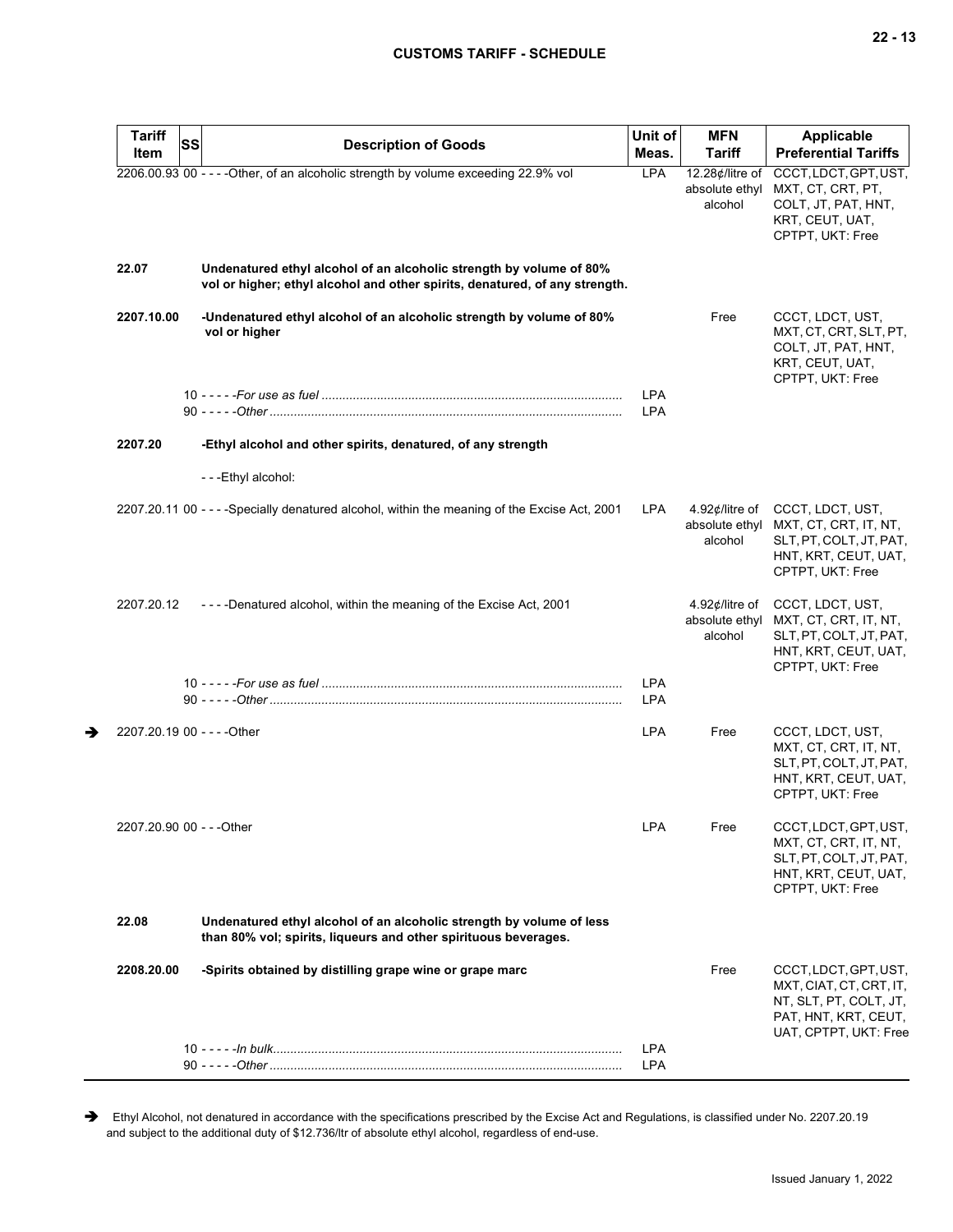| <b>Tariff</b><br>Item       | <b>SS</b> | <b>Description of Goods</b>                                                    | Unit of<br>Meas.                                     | <b>MFN</b><br>Tariff                        | Applicable<br><b>Preferential Tariffs</b>                                                                                                                                            |
|-----------------------------|-----------|--------------------------------------------------------------------------------|------------------------------------------------------|---------------------------------------------|--------------------------------------------------------------------------------------------------------------------------------------------------------------------------------------|
| 2208.30.00                  |           | -Whiskies                                                                      |                                                      | Free                                        | CCCT, LDCT, GPT, UST,<br>MXT, CIAT, CT, CRT, IT,<br>NT, SLT, PT, COLT, JT,<br>PAT, HNT, KRT, CEUT,                                                                                   |
|                             |           |                                                                                | <b>LPA</b><br><b>LPA</b><br><b>LPA</b><br><b>LPA</b> |                                             | UAT, CPTPT, UKT: Free                                                                                                                                                                |
| 2208.40                     |           | -Rum and other spirits obtained by distilling fermented sugar-cane<br>products |                                                      |                                             |                                                                                                                                                                                      |
| 2208.40.10                  |           | - - -Rum                                                                       |                                                      | absolute ethyl<br>alcohol                   | 24.56¢/litre of CCCT, LDCT, GPT, UST,<br>MXT, CIAT, CT, CRT, IT,<br>NT, SLT, PT, COLT, JT,<br>PAT, HNT, KRT, CEUT,<br>UAT, CPTPT, UKT: Free                                          |
|                             |           |                                                                                | <b>LPA</b><br><b>LPA</b>                             |                                             |                                                                                                                                                                                      |
| 2208.40.90 00 - - - Other   |           |                                                                                | <b>LPA</b>                                           | alcohol                                     | 12.28¢/litre of CCCT, LDCT, GPT, UST,<br>absolute ethyl MXT, CIAT, CT, CRT, IT,<br>NT, SLT, PT, COLT, JT,<br>PAT, HNT, KRT, CEUT,<br>UAT, CPTPT, UKT: Free                           |
|                             |           | 2208.50.00 00 - Gin and Geneva                                                 | <b>LPA</b>                                           | 4.92¢/litre of<br>absolute ethyl<br>alcohol | CCCT, LDCT, GPT, UST,<br>MXT, CIAT, CT, CRT, IT,<br>NT, SLT, PT, COLT, JT,<br>PAT, HNT, KRT, CEUT,<br>UAT, CPTPT, UKT: Free                                                          |
| 2208.60.00 00 -Vodka        |           |                                                                                | LPA                                                  | absolute ethyl<br>alcohol                   | 12.28¢/litre of CCCT, LDCT, UST,<br>MXT, CIAT, CT, CRT, IT,<br>NT, SLT, PT, COLT, JT,<br>PAT, HNT, KRT, CEUT,<br>UAT, CPTPT, UKT: Free<br>GPT: 6¢/litre of absolute<br>ethyl alcohol |
|                             |           | 2208.70.00 00 - Liqueurs and cordials                                          | <b>LPA</b>                                           | absolute ethyl<br>alcohol                   | 12.28¢/litre of CCCT, LDCT, GPT, UST,<br>MXT, CIAT, CT, CRT, IT,<br>NT, SLT, PT, COLT, JT,<br>PAT, HNT, KRT, CEUT,<br>UAT, CPTPT, UKT: Free                                          |
| 2208.90                     |           | -Other                                                                         |                                                      |                                             |                                                                                                                                                                                      |
| 2208.90.10 00 - - - Tequila |           |                                                                                | LPA                                                  | Free                                        | CCCT, LDCT, GPT, UST,<br>MXT, CIAT, CT, CRT, IT,<br>NT, SLT, PT, COLT, JT,<br>PAT, HNT, KRT, CEUT,<br>UAT, CPTPT, UKT: Free                                                          |
|                             |           | - - - Undenatured ethyl alcohol:                                               |                                                      |                                             |                                                                                                                                                                                      |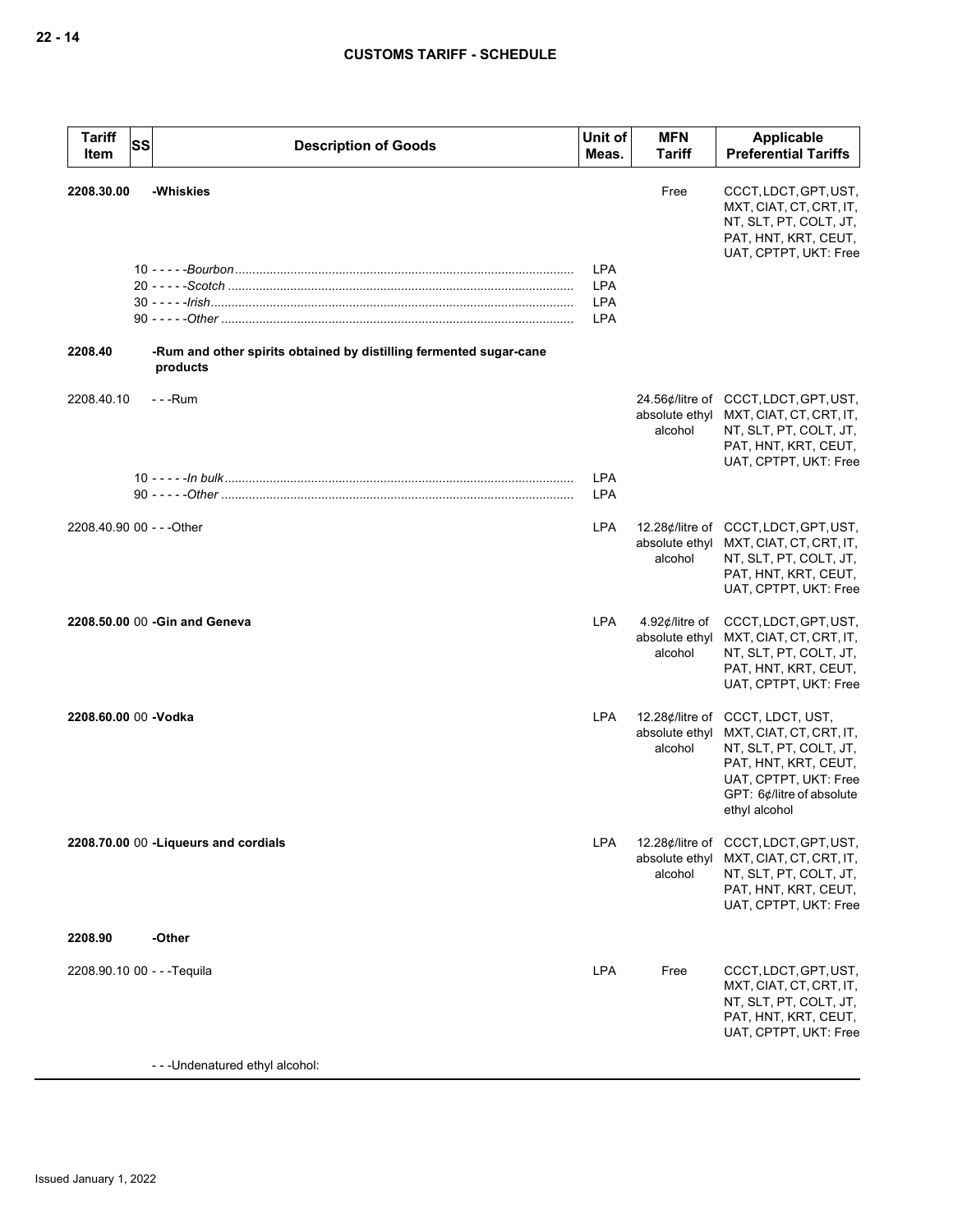| <b>Tariff</b><br>Item       | SS | <b>Description of Goods</b>                                                                                                               | Unit of<br>Meas. | <b>MFN</b><br><b>Tariff</b>                  | Applicable<br><b>Preferential Tariffs</b>                                                                                                   |
|-----------------------------|----|-------------------------------------------------------------------------------------------------------------------------------------------|------------------|----------------------------------------------|---------------------------------------------------------------------------------------------------------------------------------------------|
|                             |    | 2208.90.21 00 - - - - For use as a spirituous or alcoholic beverage or for use in the<br>manufacture of spirituous or alcoholic beverages | <b>LPA</b>       | Free                                         | CCCT, LDCT, UST,<br>MXT, CIAT, CT, CRT, IT,<br>NT, SLT, PT, COLT, JT,<br>PAT, HNT, KRT, CEUT,<br>UAT, CPTPT, UKT: Free                      |
| 2208.90.29 00 - - - - Other |    |                                                                                                                                           | <b>LPA</b>       | 4.92¢/litre of<br>absolute ethyl<br>alcohol  | CCCT, LDCT, UST,<br>MXT, CIAT, CT, CRT, IT,<br>NT, SLT, PT, COLT, JT,<br>PAT, HNT, KRT, CEUT,<br>UAT, CPTPT, UKT: Free                      |
|                             |    | 2208.90.30 00 - - - Angostura bitters                                                                                                     | <b>LTR</b>       | Free                                         | CCCT, LDCT, GPT, UST,<br>MXT, CIAT, CT, CRT, IT,<br>NT, SLT, PT, COLT, JT,<br>PAT, HNT, KRT, CEUT,<br>UAT, CPTPT, UKT: Free                 |
|                             |    | --Spirituous fruit juices of an alcoholic strength by volume not exceeding<br>14.3% vol:                                                  |                  |                                              |                                                                                                                                             |
|                             |    | 2208.90.41 00 - - - - Packaged, of an alcoholic strength by volume not exceeding 7% vol                                                   | <b>LTR</b>       | 35.2¢/litre                                  | CCCT, LDCT, GPT, UST,<br>MXT, CIAT, CT, CRT, IT,<br>NT, SLT, PT, COLT, JT,<br>PAT, HNT, KRT, CEUT,<br>UAT, CPTPT, UKT: Free                 |
| 2208.90.49 00 - - - - Other |    |                                                                                                                                           | <b>LTR</b>       | 35.2¢/litre                                  | CCCT, LDCT, GPT, UST,<br>MXT, CIAT, CT, CRT, IT,<br>NT, SLT, PT, COLT, JT,<br>PAT, HNT, KRT, CEUT,<br>UAT, CPTPT, UKT: Free                 |
|                             |    | ---Other:                                                                                                                                 |                  |                                              |                                                                                                                                             |
|                             |    | 2208.90.92 00 - - - - Fruit brandies                                                                                                      | <b>LPA</b>       | Free                                         | CCCT, LDCT, GPT, UST,<br>MXT, CIAT, CT, CRT, IT,<br>NT, SLT, PT, COLT, JT,<br>PAT, HNT, KRT, CEUT,<br>UAT, CPTPT, UKT: Free                 |
|                             |    | 2208.90.98 00 - - - - Other, packaged, of an alcoholic strength by volume not exceeding 7%                                                | <b>LPA</b>       | absolute ethyl<br>alcohol                    | 12.28¢/litre of CCCT, LDCT, GPT, UST,<br>MXT, CIAT, CT, CRT, IT,<br>NT, SLT, PT, COLT, JT,<br>PAT, HNT, KRT, CEUT,<br>UAT, CPTPT, UKT: Free |
| 2208.90.99 00 - - - - Other |    |                                                                                                                                           | <b>LPA</b>       | 12.28¢/litre of<br>absolute ethyl<br>alcohol | CCCT, LDCT, GPT, UST,<br>MXT, CIAT, CT, CRT, IT,<br>NT, SLT, PT, COLT, JT,<br>PAT, HNT, KRT, CEUT,<br>UAT, CPTPT, UKT: Free                 |